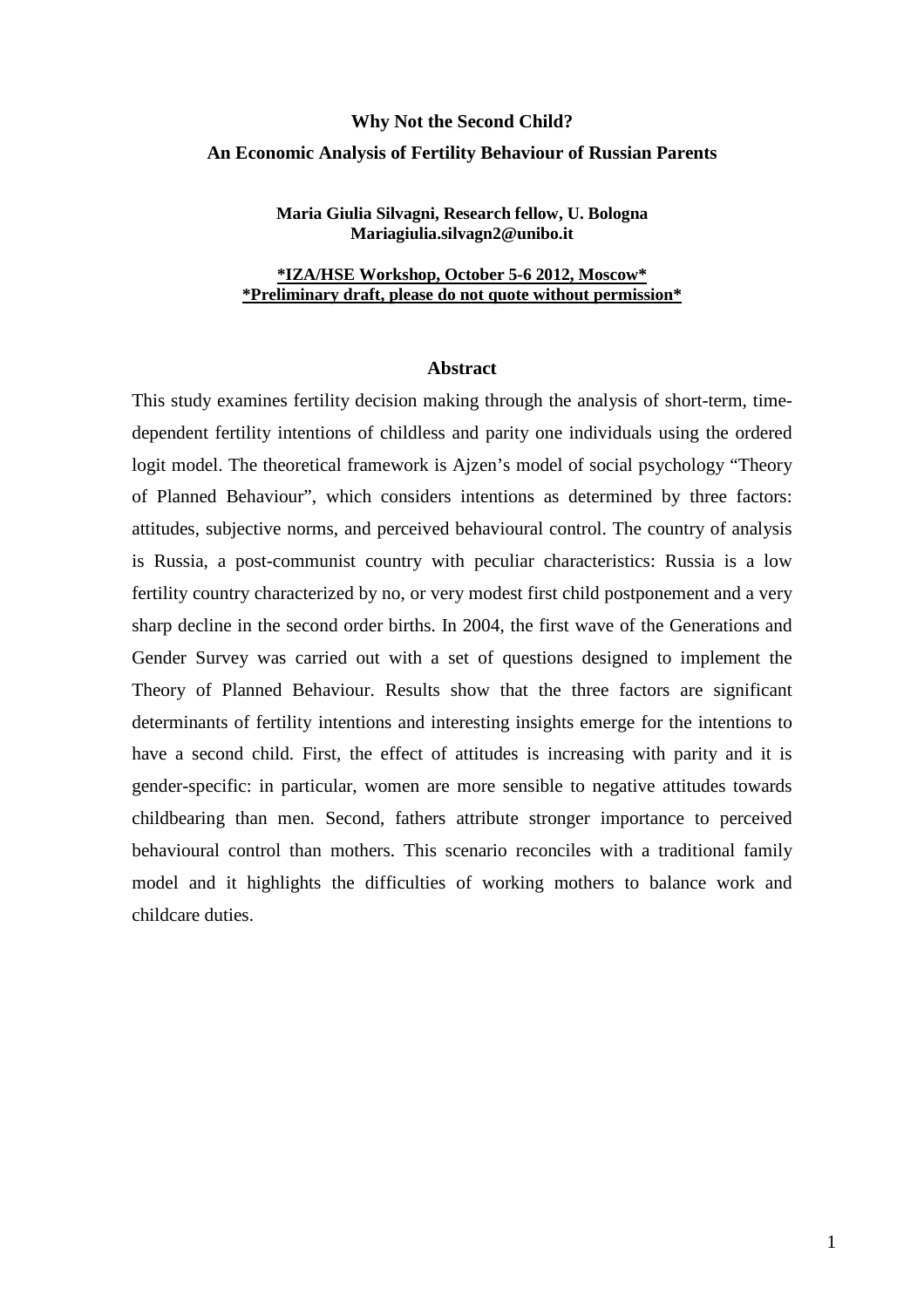### **1. Introduction**

Total fertility rate has been decreasing in the last decades all over the industrialized countries as recognized by an extensive literature on fertility development (Del Boca 2002, Billari and Kohler 2004, Kohler et al 2002, Narayan and Peng 2006), and the Russian Federation is no exception (Philipov and Jasilioniene 2008, Zakharov 2008). The Russian population has dealt with dramatic changes since the late Eighties which involved the structure of the economy, employment, and housing. Each one of these features has an impact on the decisions about family formation, and both fertility intentions and behaviour have indeed been deeply modified since the Soviet period not only in Russia, but in all Eastern European countries.

The case of Russia is peculiar among transition countries because of the dramatic shock that fertility experienced just in few years around 1989 and the increased male mortality, which are likely to exacerbate the secular trend of declining population (Zakharov 2008). Total fertility rate dropped deeply under the replacement level of 2.1 children per woman in the early Nineties and it is now at 1.4, on a slightly increasing path after two decades of decline (Grogan 2002, 2006).

Although the habits of Russian families have changed through time, the Russian society still maintains its own traditional characteristics as for fertility behaviour (Zakharov 2008). The main difference between Western European countries and Russia in this setting is the postponement of fertility. Aggregate statistics and the literature (Billari and Kohler 2004; Kesseli 2008; Zakharov 2008) show that mean maternal age at first childbirth has been stable at 24-25 years old since the Sixties for Russian women, whereas today it is much higher in Western European countries and particularly in Southern Europe. On the other hand, the agespecific birth rates of Russian women aged 24-30 years suffered a severe decline: the combined analysis of these data proves that the trend is currently the one of having only one child in young adulthood.

The aim of this article is to make a contribution to the field of Russian fertility development by analyzing the determinants of reproductive intentions among a sample of Russian women and men using the logistic regression model.

This is motivated by the evidence that the decline of fertility is caused by decreasing numbers of second births (Rieck 2006).

What determines the decision to enter into motherhood and then to have the second child? What is the role of economic, social and behavioural factors?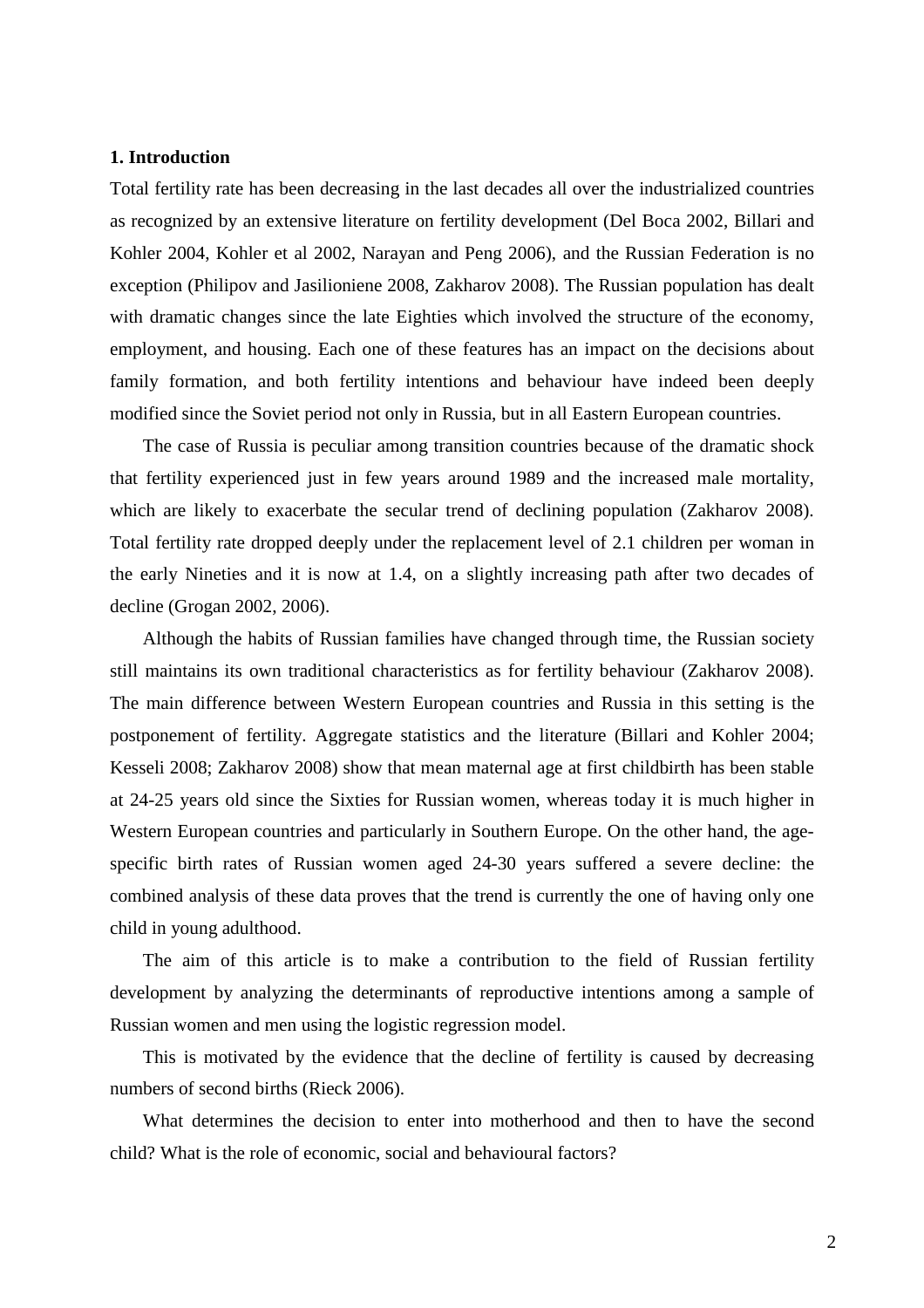The focus of this study is on short-term (three years), parity-specific fertility intentions analyzed within the theoretical framework of the Theory of Planned Behaviour (Ajzen 1991; Ajzen and Fishbein 2005) with the aim to shed light on the mechanisms behind family formation in post-Soviet Russia.

The dataset is the first wave – with data from 2004 - of the Generations and Gender Survey, a multi-country survey coordinated by the United Nations Commission for Europe. The Russian Generations and Gender Survey includes a set of questions designed to implement the model for the study of fertility intentions (Vikat et al. 2007).

How people decide about having children and how the impact of several factors changes with parity is a crucial question to be answered in order to understand fertility development. It is straightforward to see what affects the intentions to have children and why, in the Russian setting, most of the parents decide not to have the second child. Parents of only one child are indeed the focus of the policy called Maternity Capital Program implemented by the Russian government since 2007 to give incentives toward the decision to have the second child. Women giving birth to or adopting the second or subsequent child<sup>1</sup> are eligible to apply for a grant set at 344,000 roubles (8,600 euro) in 2010, not to be spent before the child turns three years old. The grant was set at 250,000 roubles when the program started and it is indexed on inflation. It can be used for loans, housing, education, or added to the mother's pension fund.

In light of the measures introduced by this policy, though data availability does not allow testing the effectiveness of the Maternity Capital Program at this stage<sup>2</sup>, it is essential to provide insights on the relative weight attributed by Russian parents to economic circumstances (e.g. income, employment status) and compliance with norms.

So far the literature on fertility has emphasized the role of economic and ideational factors on childbearing behaviour. The economic approach dates back to Gary Becker. In his seminal work, Becker (1960) modelled the demand for children in the context of a trade off between quality and quantity where children are considered as consumer durables. Further studies (Becker and Lewis 1973, Willis 1973) extended this framework to a setting where fertility is the combination of a price effect and an income effect which acts through labour participation. On the other hand, the ideational approach of the Second Demographic Transition (Lesthaeghe 1995) highlights the role of ideational and cultural changes in contemporary societies where individualism and self-realization could reduce fertility levels.

 $\overline{a}$ 

<sup>&</sup>lt;sup>1</sup> If the grant was not requested for the previous child, i.e. the second/third child

 $2$  The first wave of the GGS uses data collected in 2004 whereas the Maternity Capital Program began in 2007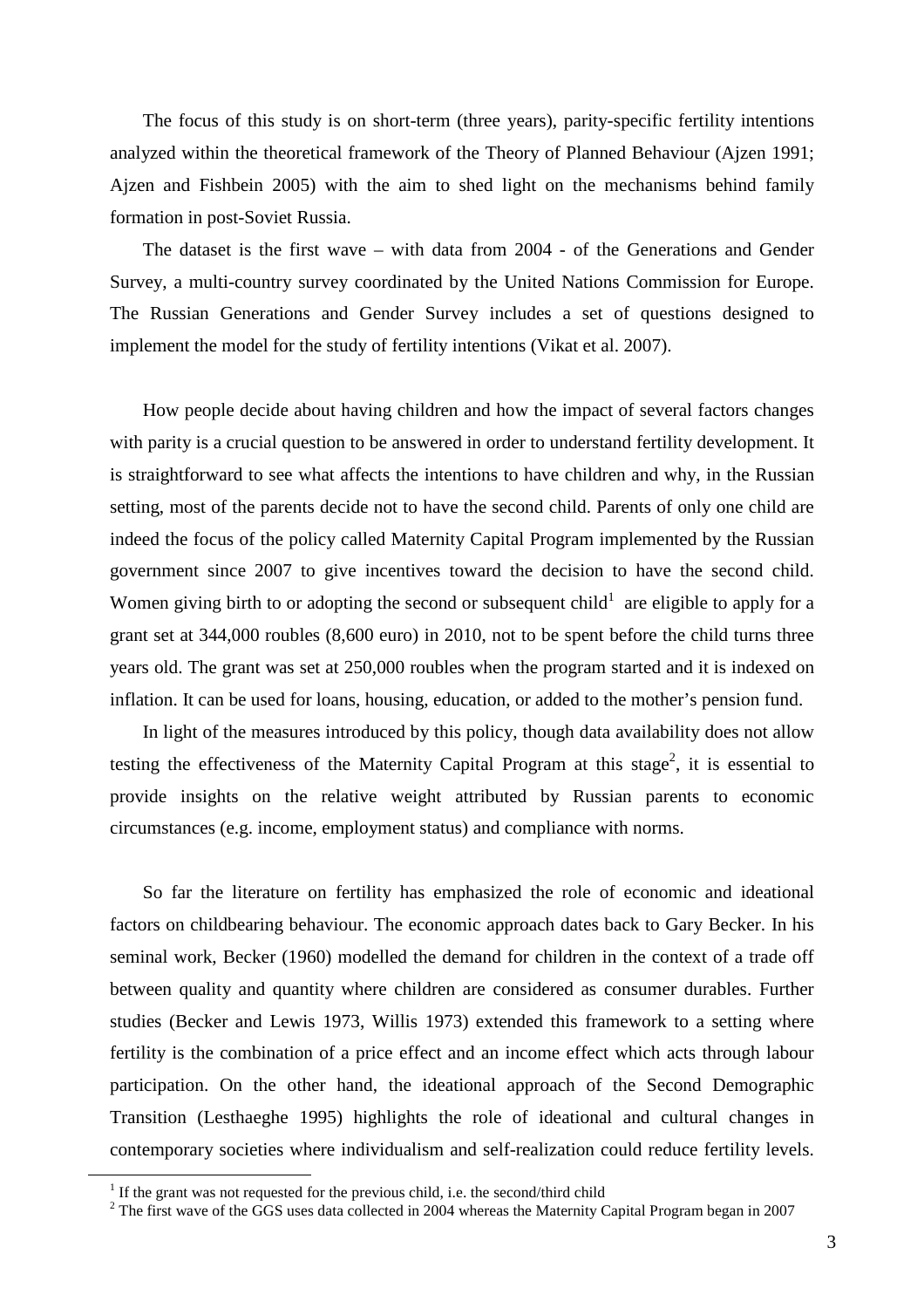The decline of Russian fertility has been studied extensively by Russian demographers (Zakharov 1999, 2008; Zakharov and Ivanova 1996) and various facts emerged. First, the declining secular trend of fertility is in line with the predictions of the framework designed by Becker. Second, transition countries began to follow the path of the Second Demographic Transition with a delay with respect to Western European countries, mainly because of the pro-natalist policies of the Soviet Union. Third, the economic crisis argument must be considered when transition countries are analyzed. According to this argument, transition countries experienced sharply declining fertility rates as a response to uncertainty, unemployment and wage reductions following the collapse of the Soviet Union. Also anomie, relative deprivation, and the feeling to be poorer with respect to other people or to the previous years could depress family formation and fertility (see Philipov et al 2006 for the cases of Bulgaria and Hungary).

The theory of planned behaviour considers intentions as determined by three factors: attitudes toward the behaviour, subjective norms and perceived behavioural control. Economic and ideational theories enter within this framework through the background factors, which affected the formation of beliefs.

The paper is organized as follows. Paragraph 2 describes the theoretical framework used to analyze fertility intentions and the hypotheses to be tested in the empirical analysis. Paragraph 3 presents the research questions. Paragraph 4 describes data and method. Results are presented and discussed in paragraph 5. The last paragraph concludes.

#### **2. The Theory of Planned Behaviour and fertility intentions**

The theory of planned behaviour (TPB from now onward) is a model of social psychology (Ajzen 1991, Ajzen and Fishbein 2005) which focuses on the individual's intention to perform certain behaviour. The model is an extension of the Theory of Reasoned Action (Fishbein and Ajzen 1975a,b) which considers also a factor called *perceived behavioural control*.

According to this theory, the intention to perform certain behaviour or to attain a certain goal is the immediate antecedent of the behaviour itself and it is determined by three factors: attitudes toward the behaviour, subjective norms and perceived behavioural control.

Attitude is defined as an individual's positive or negative evaluation about the consequences of the performance of the particular behaviour. A subjective norm is how the individual perceives that those who are important to him/her would react to his/her performance of the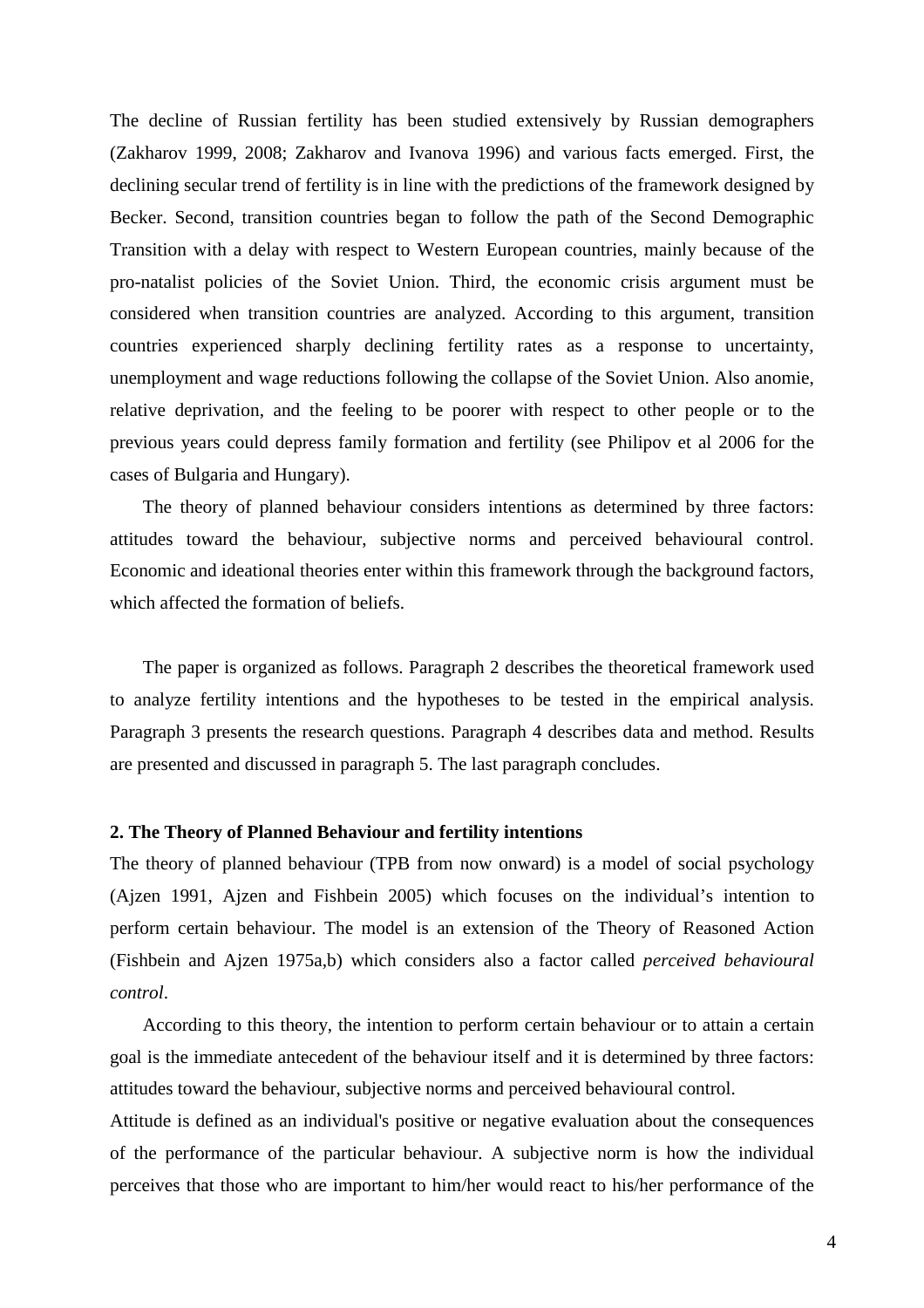behaviour. Perceived behavioural control is the perception of the individual of the ease or difficulty of performing the behaviour. Both subjective norms and perceived behavioural control emphasize the perception of the individual over the listed circumstances.

Figure 1 shows a graphical representation of the framework



Figure 1 The theories of planned behavior and reasoned action (Ajzen and Fishbein 2005, p.194)

The TPB is the theoretical background of a new and so far rather limited empirical literature on the topic of fertility intentions. This strand of literature aims at testing the empirical validity of the TPB looking at parity-specific progression. In particular, Billari et al (2009), Dommermuth et al (2011) and Mencarini et al (2011) are closely related to this study because they implement the TPB using national GGSs (for Bulgaria, Norway and Italy respectively). Other papers use intentions to analyze various environments. Cooke (2004) uses data from the German Socio Economic Panel to analyze predictors of tasks division within the family and how tasks division affects the intention to have the second child. Craig and Siminski (2010) employ data from the Household, Income and Labor Dynamics in Australia Survey to test for the effect of tasks division and time allocation of fathers on the probability to move to higher parity. Philipov et al (2006) study the impact of anomie and social capital on fertility intentions in two Eastern European countries, Bulgaria and Hungary.

In the analysis of intentions, timing is an important feature for the reliability of results<sup>3</sup>. Having a child involves a sequence of actions whose distance in time is likely to be unknown.

 $\overline{a}$ 

 $3$  Miller and Pasta (2005), Billari et al (2009), Dommermuth et al (2011)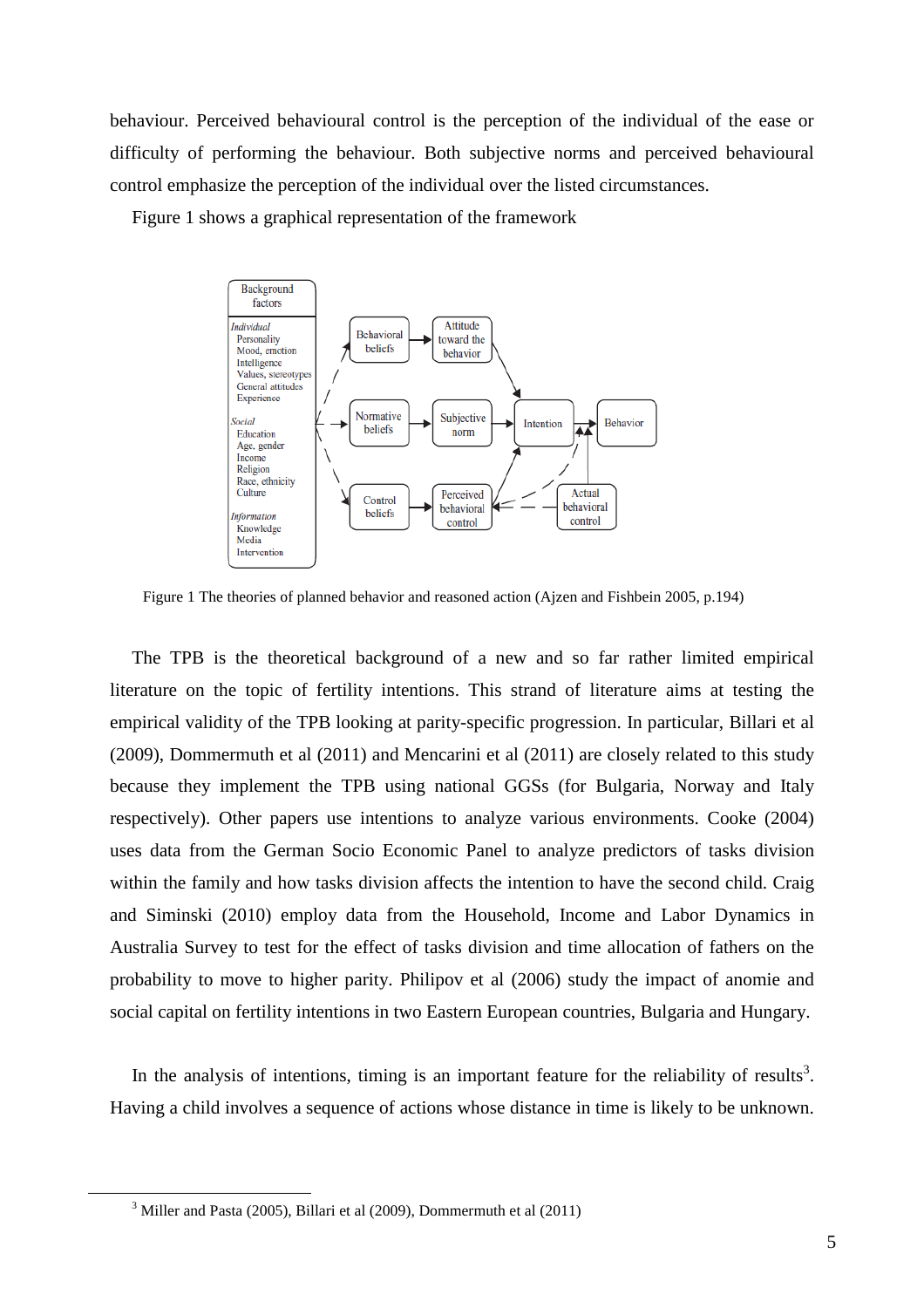As Miller and Pasta (1995) highlights, in the case of childbearing intentions the longer the time frame within which the intention is not fulfilled, the less likely it will ever be.

The reliability of intentions *per se* is sometimes debated. How much can researchers rely on the assumption that an individual is able to make rational predictions on his/her future life, given that future conditions are unknown? Manski (1990, p.940) stresses that *"divergences may simply reflect the dependence of behaviour on events not yet realized at the time of the survey"* and not being caused by the inability of the individual to make correct predictions on his/her future. Both Manski (1990) and Morgan (1981) stress that a solution to improve reliability is to extend the set of choice available for response, for example through the adoption of an ordered response variable like the one designed in the Russian GGS. Using data from the 1965 and 1970 National Fertility Study, Morgan (1981) finds that proportions up to 50 percent of respondents were uncertainty on their parity-specific intentions, and that uncertainty is related to age and parity.

In the following paragraphs I will define attitudes, subjective norms, perceived behavioural control, and the role of background factors. The hypotheses which will guide the empirical analysis are illustrated on a factor basis.

## 2.1 Attitudes

Attitude toward the behaviour refers to *"the degree to which a person has a favorable or unfavorable evaluation or appraisal of the behavior in question"* (Ajzen 1991, p.188). The more favourable the attitude, the more likely the individual will intend to perform the behaviour. Attitudes are influenced by behavioural beliefs and they develop from the beliefs people hold about the object of the attitude (p.191). Attributes are then linked to the behaviour. The implementation of the TPB allows to distinguish between attributes which are positively or negatively evaluated and ultimately to link positive/negative attitude toward the behaviour to the certainty of the intention. In the case of childbearing, the more positive the attitude toward becoming a parent, the more likely the individual will intend to have a child. In the empirical parity-specific analysis, the hypothesis H1 is that attitudes should bear higher relevance for higher parity progression than for transition into parenthood, given that parents had the chance to evaluate the outcome of having a child.

## 2.2 Subjective norms

Subjective norm refers to *"the perceived social pressure to perform or not to perform the behavior"* (Ajzen 1991, p.188). *No Man Is an Island,* therefore social environment and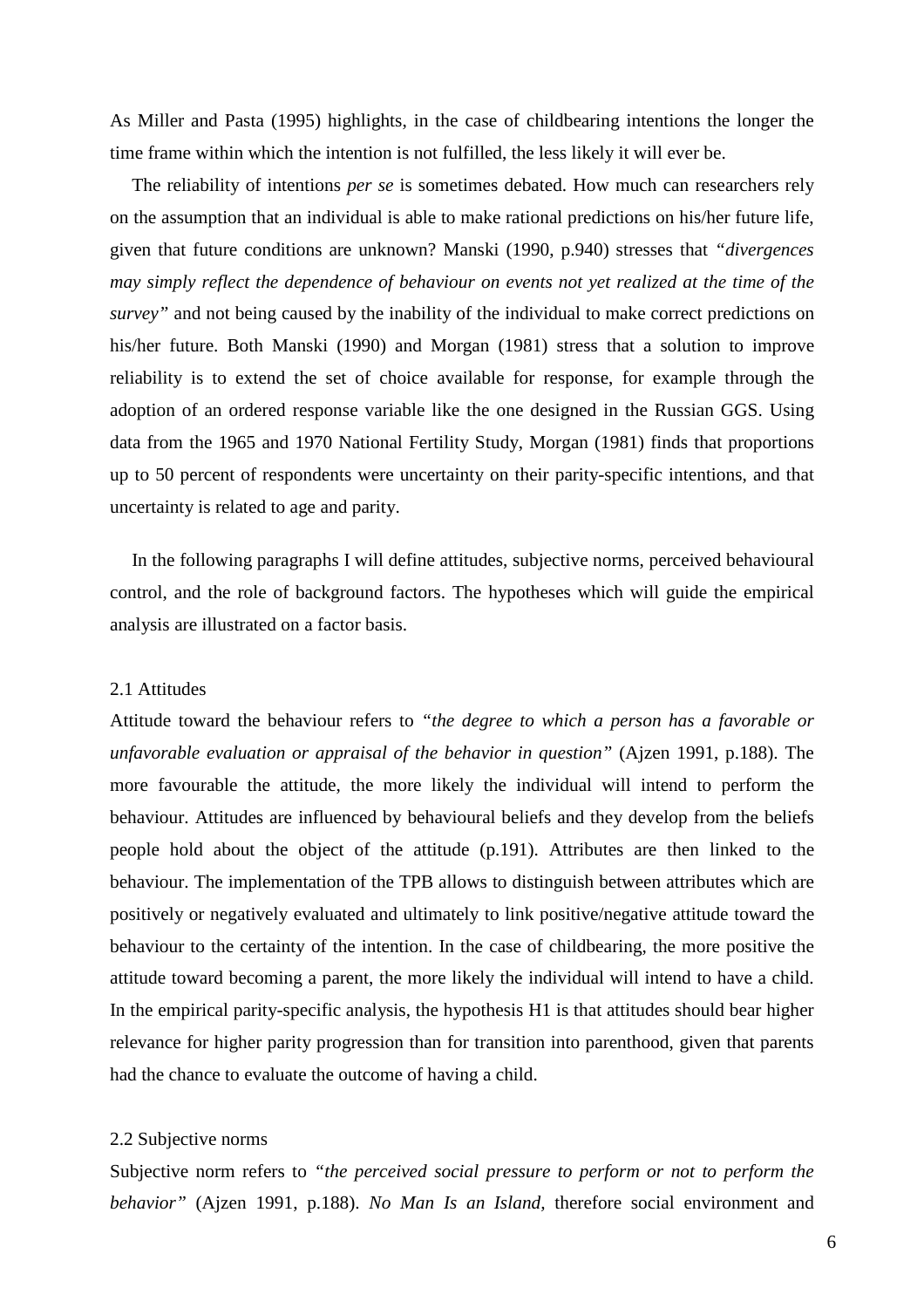networks of friends/relatives likely affect decisions and behaviour of the individuals themselves. As for attitudes, the more favourable is the perception of the norm, the more likely the individual will intend to accomplish it. According to the TPB, the subjective norm is the product between the strength of normative beliefs and individual motivation to comply with beliefs.

The existence of subjective norms in the context of fertility intentions is linked to the Second Demographic Transition and the increased importance of self-realization and individual autonomy in modern societies with respect to traditional ones. Post-communist countries entered into the Second Demographic Transition with a delay with respect to Western European countries. Evidence and the literature<sup>4</sup> suggest that for specific features such as age at first birth, they still remain on their traditional patterns. The same reasoning is valid for childlessness, which is far from being a social norm in traditional societies. For these reasons, in the empirical analysis the hypothesis H2a is that subjective norms should bear higher relevance for transition into parenthood rather than for higher parity progression. Parents have direct experience of childbearing; therefore they will be less likely to be influenced by their perception of friends' and relatives' opinions, rather than young individuals without children. The former are also more likely to assign a lower weight to their compliance to other people's beliefs about their expected family size.

Women and men could react differently to subjective norms: in particular, women could be more sensible than men to the issue of compliance to fertility-related norms. In a context where childlessness is far from being a social norm, the hypothesis H2b is that subjective norms could be more important form women than for men.

## 2.3 Perceived behavioural control

 $\overline{a}$ 

Perceived behavioural control refers to *"the perceived ease or difficulty of performing the behavior*" (Ajzen 1991, p.188). As with positive attitudes and norms, the stronger perceived behavioural control (i.e. the more the individual feels to be in control of his/her life) the more likely the individual will intend to behave accordingly. The concept refers to the perceived ability to control internal and external constraints such as health status, work and financial situation. Given their experience as parents, in the empirical analysis the hypothesis H3 is that perceived behavioural control should bear a higher weight for parents rather than for childless people. This hypothesis is driven also by the fact that childless people generally are younger than parents, and could feel a higher degree of uncertainty.

<sup>4</sup> Kohlmann and Zuev (2001), Kesseli (2008), Zakharov (2008)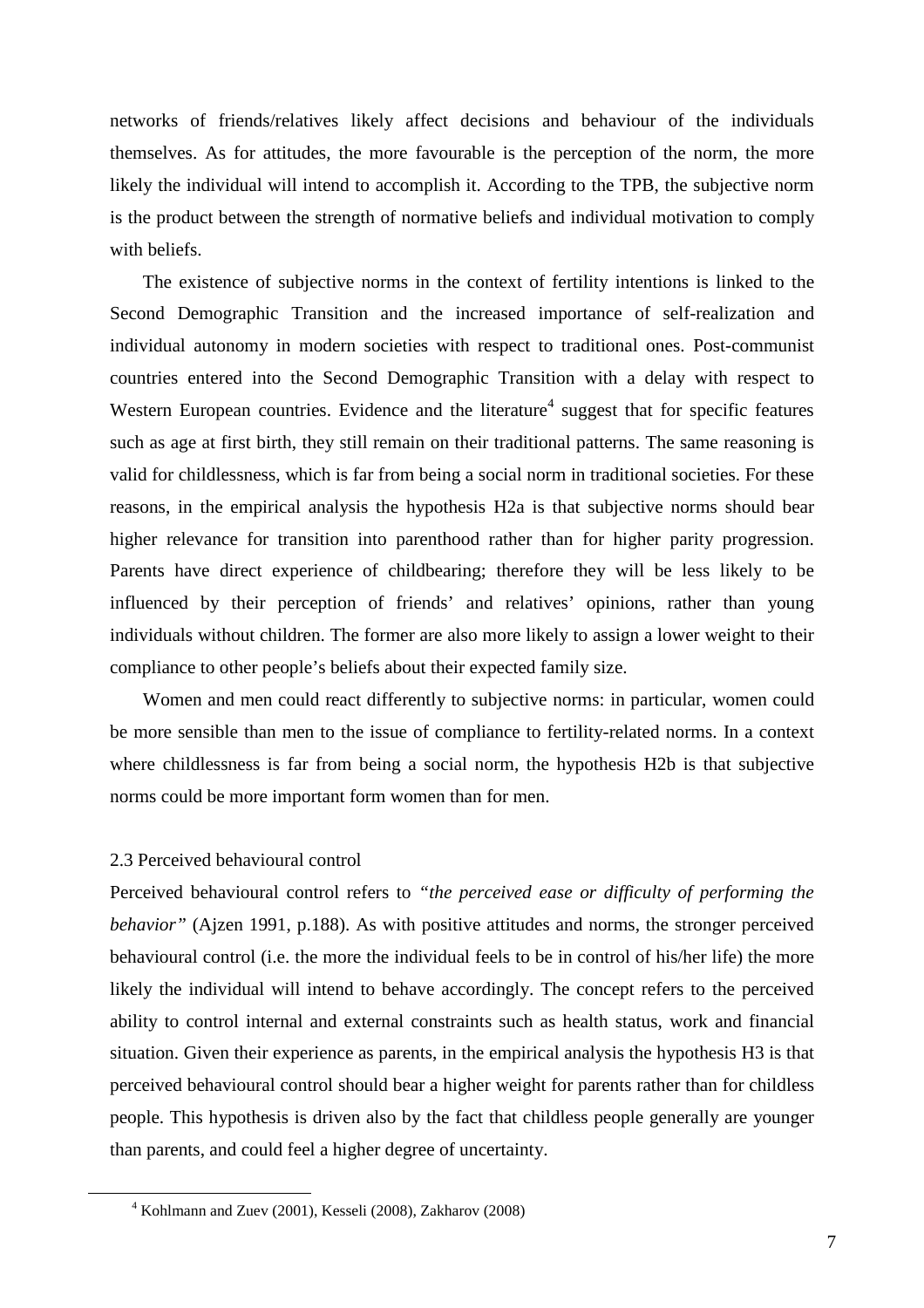#### 2.4 Background factors and actual controls

As shown in figure 1, both the background factors and the actual controls of perceived behavioural control should not have a direct effect on the dependent variable once attitudes, subjective norms and perceived behavioural control are controlled for. In fact, they *could* affect intentions only indirectly through the TPB factors: "*the dotted line indicates that […] there is no necessary connection between background factors and beliefs"* (Ajzen and Fishbein 1995, p. 197)*.* As in the studies for Bulgaria and Norway, due to the fact that issues on phrasing and understanding of the questions, measurement and operationalization of the model could arise, I do not assume *a priori* to be in the ideal theoretical setting of the TPB in this study. Different issues arise with regard to the background factors and actual controls. First, the theory does not list a full set of background factors, which could then refer to both economic and ideational theories, besides the standard demographic variables used in population studies. Second, should one or more TPB factors fail to capture each and every background factor and its effect in the empirical model, some background variables could still be significant on the empirics. Given that the TPB factors capture *perceptions* of the respondents, a statistically significant background factor would likely indicate that the item *per se* overrules perceptions. Third, should perceived behavioural control lose significance once actual controls are added to the analysis, doubts about the ability of the questions to capture both objective measures and perceptions could arise. The hypotheses H4 test first, whether the TPB factors fully absorb the effect of background factors on intentions (hypothesis H4a); second, whether perceived behavioural control correctly includes both objective measures and perceptions (hypothesis H4b). If the hypothesis H4a is confirmed, none of the background factors should be statistically significant once the TPB factors are controlled for. Second, if perceived behavioural control remains significant once actual controls are added to the regression (H4b is confirmed), this evidence will be confirmatory about the valid implementation of the TPB in the Russian GGS, in particular about the effectiveness of the empirical model to capture both actual controls and the how they are perceived. (Billari, Philipov, and Testa 2005).

The last box of the TPB (i.e. behaviour) is out of the scope of this study. The available dataset from the Russian GGS is limited to the first wave, therefore it is not possible at the present stage to collect longitudinal data, nor test for the degree of compliance between intentions and behaviour.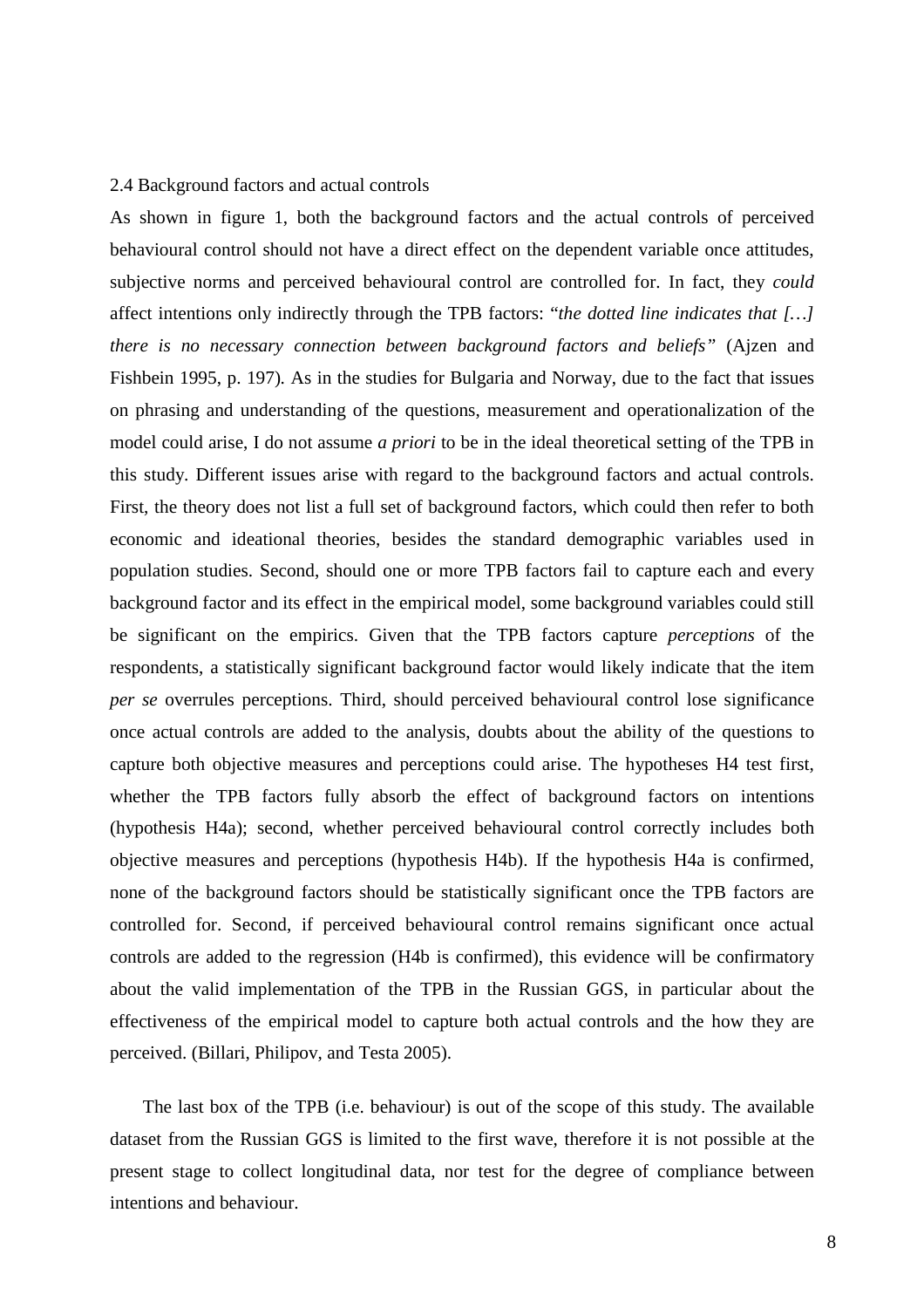#### **3. Hypotheses and research questions**

In this paragraph, I briefly discuss the research questions and the underlying hypothesis.

*Q1*: Do attitudes, subjective norms and perceived behavioural control affect fertility intentions?

This question refers to the empirical effectiveness of the TPB in 2004 in Russia, a lowest-low fertility country. With respect to the Soviet period, when the chances to consistently and safely control contraception were not full and abortion was widespread (Zakharov 2008), it is now possible to effectively control fertility with condoms or pill. The availability of safe and effective means of contraception is indeed a necessary step towards the expression of rational intentions and the implementation of the TPB.

*Q2*: Do the TPB factors have a parity-specific effect? Transition into parenthood is a life-changing decision which affects the life of the parents-tobe more deeply than the progression to higher parities. The hypotheses are that moving from parity 0 to parity 1, individuals attribute higher importance to attitudes (H1) and perceived behavioural control (H3) rather than to subjective norms. Conversely, subjective norms should be more important for childless people than for parents (hypothesis H2a).

*Q3*: Do the TPB factors have a gender-specific effect? The way in which childbearing affects women and men is obviously different because health, availability of time and the employment condition of the mother bear more profound changes than fathers'. The hypothesis (H2b) here is that there could be a gender-specific effect of the TPB factors and in particular that childless women could be more sensible to subjective norms than men in the Russian context, where childlessness is not a social norm.

*Q4:* What is the role of the background factors and actual controls on the empirics? According to the TPB, attitudes, subjective norms and perceived behavioural control could be influenced by some background factors, whereas the latter should not have a direct effect on intentions (H4a). The set of background factors will include demographic and socio-economic characteristics of the respondent. With regard to actual controls, if correctly specified, perceived behavioural control should remain significant once actual controls are added to the analysis (H4b).

In addition to the listed hypotheses and research questions, the relative importance of the TPB factors could be useful to provide preliminary insights on the possible effectiveness of the policy Maternity Capital Program. In particular, attitudes could be influenced more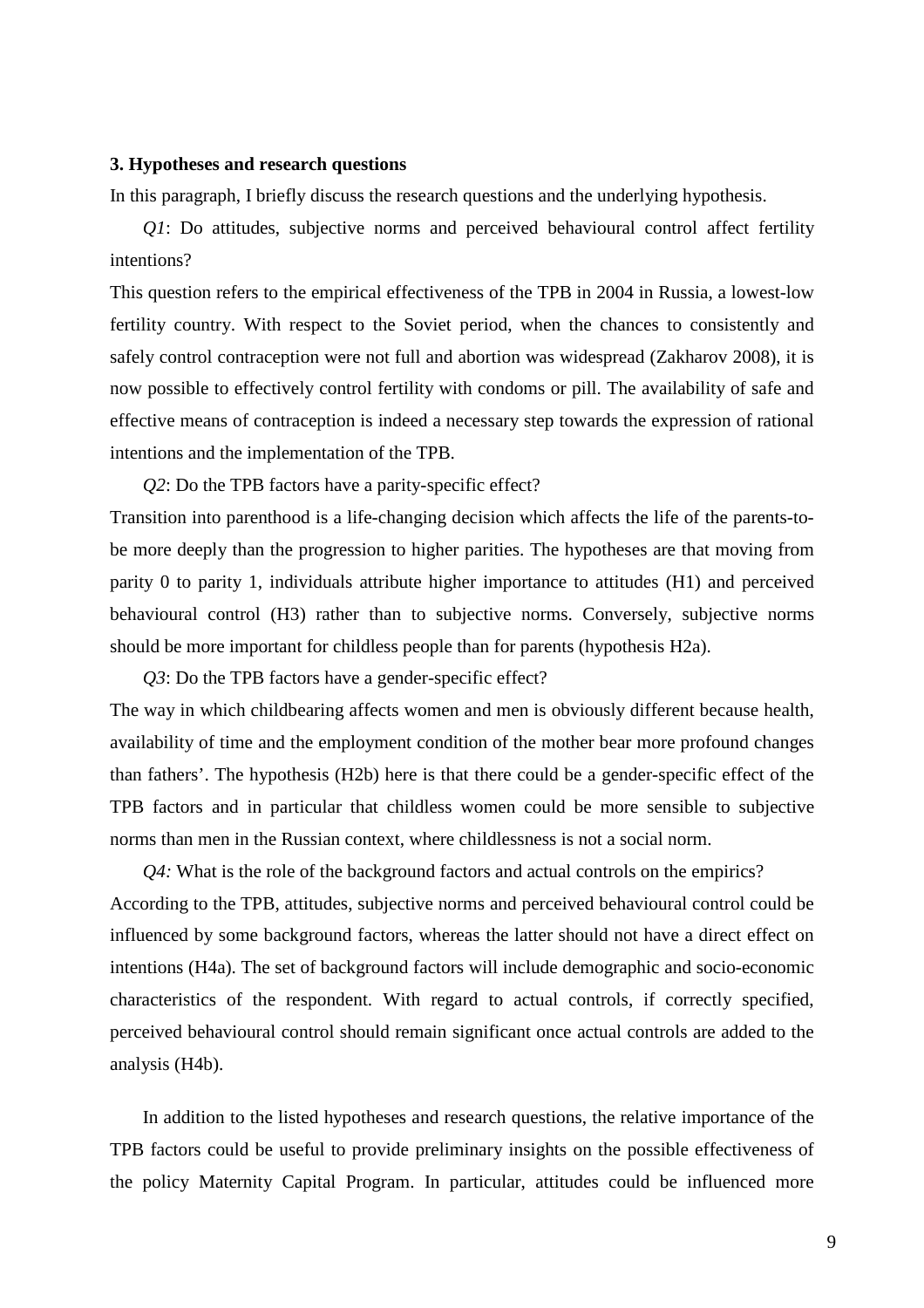rapidly by the introduction of new policies with respect to subjective norms, which also entail ideational, long-term beliefs.

#### **4. Data and method**

In this study, I use data from the first wave of the Russian GGS carried out in Russia in 2004. The GGS is part of the Generations and Gender Program, a cross-national study on family relationships coordinated by the United Nations Economic Commission for Europe. The aim of the GGS is to study what factors influence fertility, family formation, and the relation between generations. It is designed as a panel survey with three waves, at an interval of three years. Konig (2001) uses the German and the Hungarian editions of the survey to analyze the differences in fertility intentions in the two countries; Balbo (2009) analyzes fertility intentions in Georgia and Rieck (2006) focuses on the influence of economic conditions on fertility intentions among Russian men. Billari et al (2009), Dommermuth et al (2011) and Mencarini et al (2011) implement the TPB using national GGS for Bulgaria, Norway and Italy respectively. Billari et al (2009) implement the TPB using the first wave of the Bulgarian survey, while Dommermuth et al (2011) analyze timing of fertility intentions in Norway. They both use logistic regression models and do not analyze the realization of the intentions due to data availability, as in this study. Mencarini et al (2011) instead adopt graphical models techniques and implement the whole TPB shown in Figure 1.

In this study the sample includes 1,649 women and 1,382 men aged 18-40 years old, childless or with at most one child: 675 women and 817 men at parity zero (40 and 59 percent respectively); 974 women and 565 men at parity one. The sample includes both single individuals and individuals in couple. Pregnant respondents/respondent's partners are excluded from the sample.

The technique used in the empirical analysis of parity and gender-specific childbearing intentions is the ordered logistic regression model; reported coefficients are odds-ratios.

#### 4.1 Dependent variable - intentions

The dependent variable is the intention to have a/another child within three years, "*Do you intend to have a/another child during the next three years?"* It is an ordered response variable which takes four values on a scale from 1 to 4, "definitely not, probably not, probably yes, definitely yes". I divided respondents in four groups based on sex and parity (childless respondents and parents with one child). The base outcome will be "definitely not intending to have a/another child".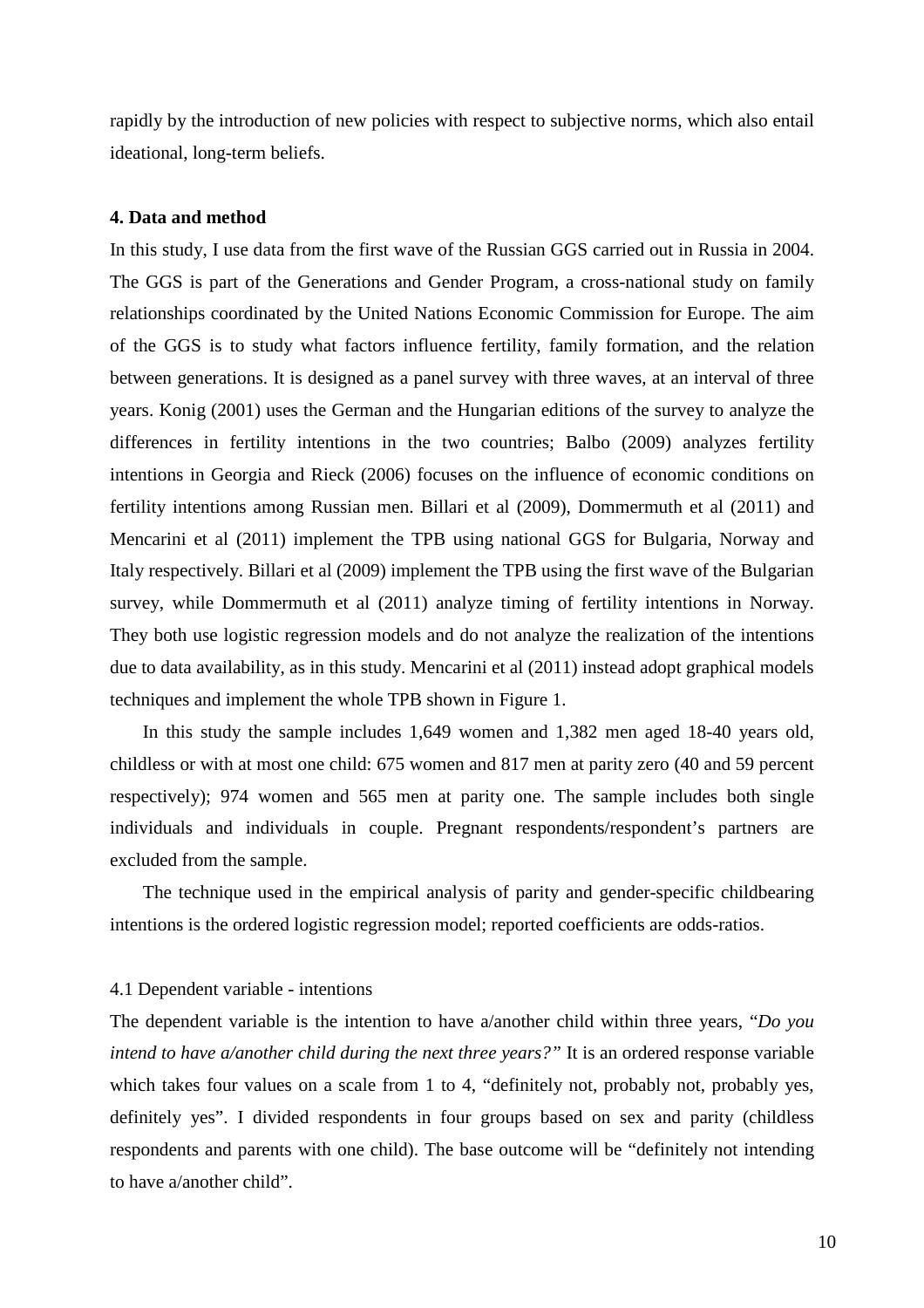## 4.2 Attitudes

Vikat et al (2007) describe the operationalization of the TPB in national GGSs. For Russia, a block of eleven questions refers to *attitudes toward to behaviour,* i.e. attitudes toward the intention to have a/another child. Each question asks "*Suppose that during the next three years you were to have a/another child. I would like you to tell me what effect you think this would have on various aspects of your life"* on a scale from 1 (much better) to 5 (much worse)*.* I refer to *positive attitudes* as those questions that evaluate the consequences of having a child as benefits, to *negative attitudes* as those questions that evaluate the consequences of having a child as costs. First I reversed the scale then I collapsed the five categories into three: -1 (much worse/worse), 0 (neither worse not better), +1 (better/much better). For negative attitudes instead, the scale will be  $-1$  (much better/better),  $0, +1$  (much worse/worse). The advantage of this scaling system is that in the logistic models, odds-ratios will directly show the effect of an increase in positive and negative perceptions<sup>5</sup>.

#### 4.3 Subjective norms

For subjective norms, the Russian GGS reports three questions. Each one asks *"Although you may feel that the decision to have a/another child is yours (and your partner's/spouse's) alone, it is likely that others have opinions about what you should do. I'm going to read out some statements about what other people might think about you having a/another child during the next three years*" on a scale from 1 (strongly agree) to 5 (strongly disagree). I reversed the scale into 1 (strongly disagree) to 5 (strongly agree) then I collapsed the five categories into three:  $-1$  (strongly disagree/disagree), 0 (neither agree nor disagree),  $+1$ (agree/strongly agree).

#### 4.4 Perceived behavioural control

 $\overline{a}$ 

For perceived behavioural control, the questionnaire of the Russian GGS reports two sets of questions as in the Bulgarian case. The first set (PBC1) concerns how much would the decision depend on the listed circumstances. The second set (PBC2) concerns how much the respondent feels in control over the listed circumstances. The former is composed of nine questions. Each question asks "*How much would the decision on whether to have or not to have a/another child during the next three years depend on the following?"* on a scale from 1 (not at all) to 4 (a great deal). The latter is composed of five questions, each one asking "*How* 

 $<sup>5</sup>$  This scaling system is in line with the one adopted by the Bulgarian survey of Billari et al (2009), whose</sup> questionnaire was designed to assign high values to better/much better for positive attitudes, and worse/much worse for negative attitudes.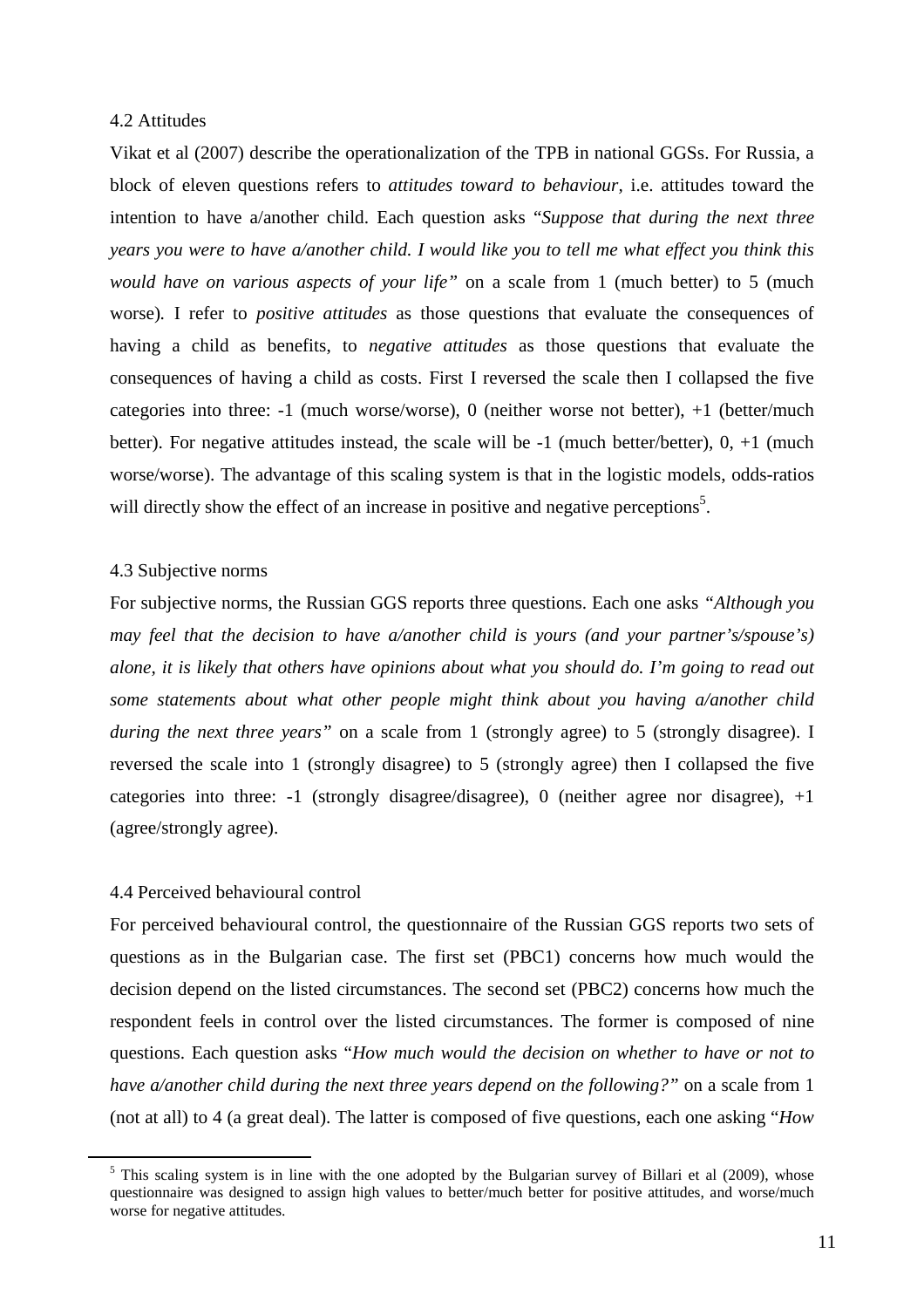*much control do you feel you will have over the following areas in the next three years"* on a scale from 1 (not al all) to 4 (a great deal). These last five questions are related to financial situation, work, housing conditions, health, and family life. For the empirical analysis I retained only the four items listed in both sets (financial and situation, housing condition and health status) and I constructed four categorical variables weighting control (PBC2) with the importance of each item (PBC1). Each variable takes values  $(-1, 0; +1)$  according to this criterion: value  $0$  if the item is not at all important, no matter the degree of control<sup>6</sup> (value 1 in PBC1); value +1 if the degree of control is higher or equal to the importance of the item (PBC2≥PBC1); value -1 if the degree of control is lower than the importance of the item (PBC2<PBC1). The variable used in the empirical analysis is the sum of the four variables.

Following Billari et al (2009), Dommermuth et al (2011) and Mencarini et al (2011), I performed a series of alpha factor analysis with non-orthogonal rotation to verify the validity and reliability of the questions used as measures of the TPB factors. The factor structure may be different for the four groups of respondents (women/men, parity 0/parity 1 respondents may rate the items differently) so I performed the factor analysis by group. To establish the number of retained factors, I applied the Cattell scree plot test and the Kaiser criterion. Table 1 reports alpha reliability coefficients and factor loadings for the four groups.

 $\overline{a}$ 

<sup>&</sup>lt;sup>6</sup> The underlying rationale is that if the respondent attributes no importance at all to the specific item, then the control he/she has on the same item is irrelevant.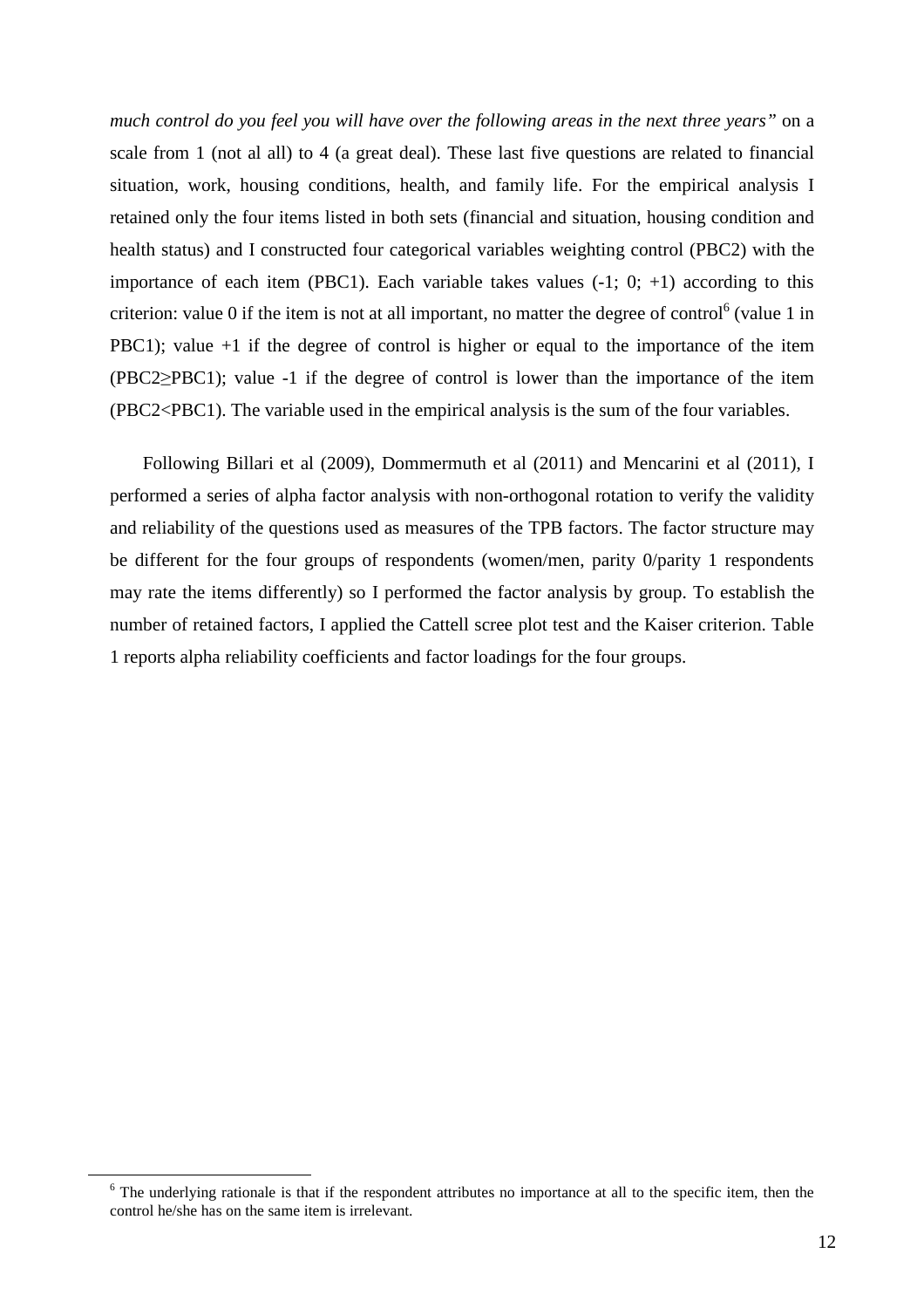**Table 1** Factor loadings and alpha reliability coefficients for the three TPB factors

|                                                                                                                                |            | Childless  |            | Men,       |  |  |  |  |  |
|--------------------------------------------------------------------------------------------------------------------------------|------------|------------|------------|------------|--|--|--|--|--|
|                                                                                                                                | Childless  |            | Women,     |            |  |  |  |  |  |
|                                                                                                                                | women      | men        | parity 1   | parity 1   |  |  |  |  |  |
| <b>ATTITUDES<sup>a</sup></b> : If you were to have a/another baby during the next three years, would it be better or worse for |            |            |            |            |  |  |  |  |  |
| The possibility to do what you<br>want                                                                                         | $0.76(-)$  | $0.76(-)$  | $0.78(-)$  | $0.70(-)$  |  |  |  |  |  |
| Your employment                                                                                                                | $0.80(-)$  | $0.67(-)$  | $0.79(-)$  | $0.68(-)$  |  |  |  |  |  |
| opportunities                                                                                                                  |            |            |            |            |  |  |  |  |  |
| Your financial situation                                                                                                       | $0.77(-)$  | $0.75(-)$  | $0.74(-)$  | $0.75(-)$  |  |  |  |  |  |
| Your sexual life                                                                                                               | $0.31(-)$  | $0.54(-)$  | $0.37(-)$  | $0.40(-)$  |  |  |  |  |  |
| What people around you think                                                                                                   | $0.62 (+)$ | $0.63 (+)$ | $0.62 (+)$ | $0.54(+)$  |  |  |  |  |  |
| of you                                                                                                                         |            |            |            |            |  |  |  |  |  |
| The joy and satisfaction you<br>get from life                                                                                  | $0.74(+)$  | $0.75(+)$  | $0.73(+)$  | $0.73(+)$  |  |  |  |  |  |
| The closeness between you<br>and your partner/spouse                                                                           | $0.68(+)$  | $0.63(+)$  | $0.58(+)$  | $0.69(+)$  |  |  |  |  |  |
| Your partner's/spouse's<br>employment opportunities                                                                            | $0.54(-)$  | $0.65(-)$  | $0.47(-)$  | $0.65(-)$  |  |  |  |  |  |
| The care and security you<br>may get in old age                                                                                | $0.52(+)$  | $0.54(+)$  | $0.75(+)$  | $0.67 (+)$ |  |  |  |  |  |
| Certainty in your life                                                                                                         | $0.76(+)$  | $0.76(+)$  | $0.79(+)$  | $0.71(+)$  |  |  |  |  |  |
| The closeness between you<br>and your parents                                                                                  | $0.63 (+)$ | $0.69(+)$  | $0.69(+)$  | $0.63(+)$  |  |  |  |  |  |
| Alpha reliability coefficient                                                                                                  | .76        | .77        | .81        | .79        |  |  |  |  |  |

*SUBJECTIVE NORMS: Other people may have opinions about you having a/another child during the next three years. To what extent do you agree or disagree with these statements?* 

| Most friends think I should<br>My parents think I should | 0.92<br>0.94 | 0.87<br>0.95 | 0.88<br>0.90 | 0.90<br>0.93 |  |
|----------------------------------------------------------|--------------|--------------|--------------|--------------|--|
| Most of my relatives think I                             | 0.96         | 0.96         | 0.94         | 0.95         |  |
| should<br>Alpha reliability coefficient                  | .94          | .92          | .89          | .92          |  |

Source: own calculations on Russian GGS 2004

a) The sign  $+$  indicates positive attitude (item assigned to factor 1), the sign  $-$  indicates negative attitude (item assigned to factor 2)

#### 4.5 Background factors and actual controls

As for background factors, I control for demographic characteristics of the respondent which could have affected the formation of her beliefs or currently affect her behaviour. *Demographic variables* include age of the respondent in age groups, union status and age of the first child (for parents). Union status includes the categories single, co-resident partner, and non-resident partner without disentangling marriage and cohabitation. For parents, the addition of the age of the first child is motivated first, by the level of childcare needed by the child, which is higher for younger children; second, by the fact that, as time passes and the early years of intensive childcare are over, the mother may not be willing to bear again the same duties, but rather be involved in other activities (Rindfuss and Bumpass 1976).

The inclusion of actual controls will allow to test whether perceived behavioural control is correctly specified. *Actual controls* are income, employment status, dwelling size and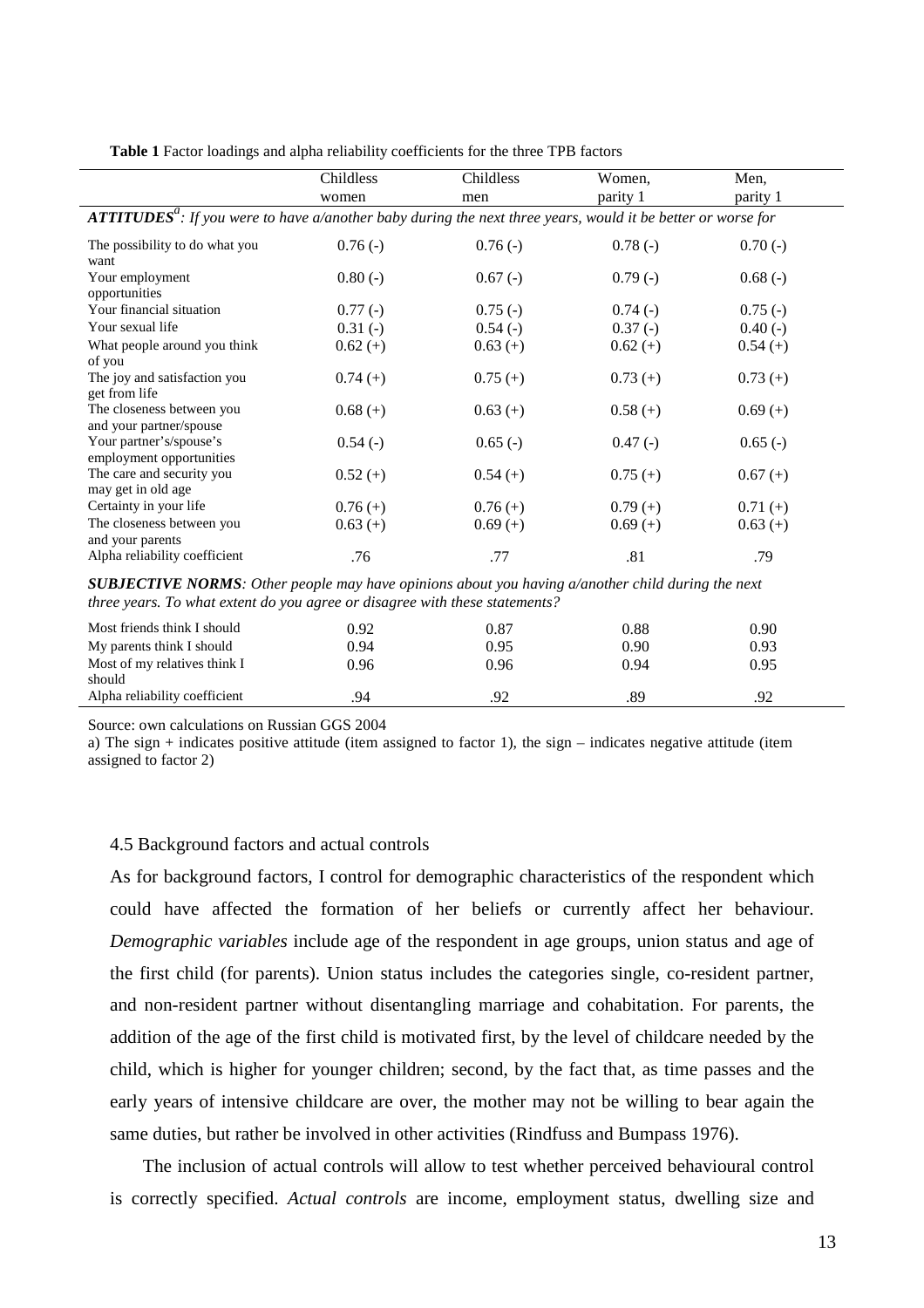health status. Household income is reported for the previous twelve months, in euro. Employment status includes the categories employed, unemployed, student, and other (retired, ill or disabled, looking after the family, military or social service). Dwelling size is a binary variable equal one if there are at least two rooms in the house, zero if the house has only one room. Health status is a binary variable equal to one if the respondent feels in good health, zero otherwise. Summary statistics are shown in table 2.

|                                     | Childless people | Parents |                |        |  |  |  |
|-------------------------------------|------------------|---------|----------------|--------|--|--|--|
|                                     | Women            | Men     | Women          | Men    |  |  |  |
| <b>Respondent's characteristics</b> |                  |         |                |        |  |  |  |
| Age group %                         |                  |         |                |        |  |  |  |
| 18-24                               | 65.93            | 59.61   | 16.94          | 10.09  |  |  |  |
| 25-29                               | 19.55            | 23.5    | 31.42          | 27.43  |  |  |  |
| 30-34                               | 7.71             | 10.65   | 26.08          | 32.75  |  |  |  |
| $35-40$                             | 6.81             | 6.24    | 25.56          | 29.73  |  |  |  |
| Good health status%                 | 97.03            | 96.70   | 96.20          | 98.05  |  |  |  |
| Union status %                      |                  |         |                |        |  |  |  |
| Resident partner                    | 25.45            | 20.62   | 67.67          | 83.72  |  |  |  |
| Non-resident pt                     | 33.68            | 31.98   | 13.02          | 10.27  |  |  |  |
| No partner                          | 40.87            | 47.41   | 19.32          | 6.02   |  |  |  |
| Age of the first child              |                  |         | 2.6            | 2.5    |  |  |  |
| Household income $\epsilon$         |                  |         |                |        |  |  |  |
| Min                                 | 12               | 5       | $\overline{c}$ | 2      |  |  |  |
| Max                                 | 26.454           | 11.378  | 20.481         | 19.912 |  |  |  |
| Mean                                | 1.021            | 1.080   | 912            | 1.112  |  |  |  |
| St. dev                             | 1.998            | 1.637   | 1.738          | 1.890  |  |  |  |
| Employment status %                 |                  |         |                |        |  |  |  |
| Employed                            | 52.59            | 59      | 78.23          | 90.62  |  |  |  |
| Unemployed                          | 9.63             | 12.61   | 6.16           | 6.73   |  |  |  |
| Student                             | 31.26            | 24.11   |                |        |  |  |  |
| Other                               | 6.52             | 4.28    | 15.61          | 2.65   |  |  |  |
| <b>Observations</b>                 | 675              | 817     | 974            | 565    |  |  |  |

**Table 2** Distribution of respondents by background factors and actual controls

Source: own calculations on Russian GGS 2004

## **5. Results and discussion**

Results for the four ordered logit models are shown in Table 3. Column (1) shows results for the intentions about transition into parenthood, column (2) for the intentions to have the second child. Results are disaggregated also by sex of the respondents. Model (1) implements the TPB controlling for its four factors: positive and negative attitudes, subjective norms and perceived behavioural control (pbc in table 1). Model (2) includes also actual controls for income, employment status, health status and housing. Model (3) controls for the background factors generally used in the literature on fertility.

Reported coefficients are odds-ratios, the TPB factors were standardized with zero mean and standard deviation equal one for comparability.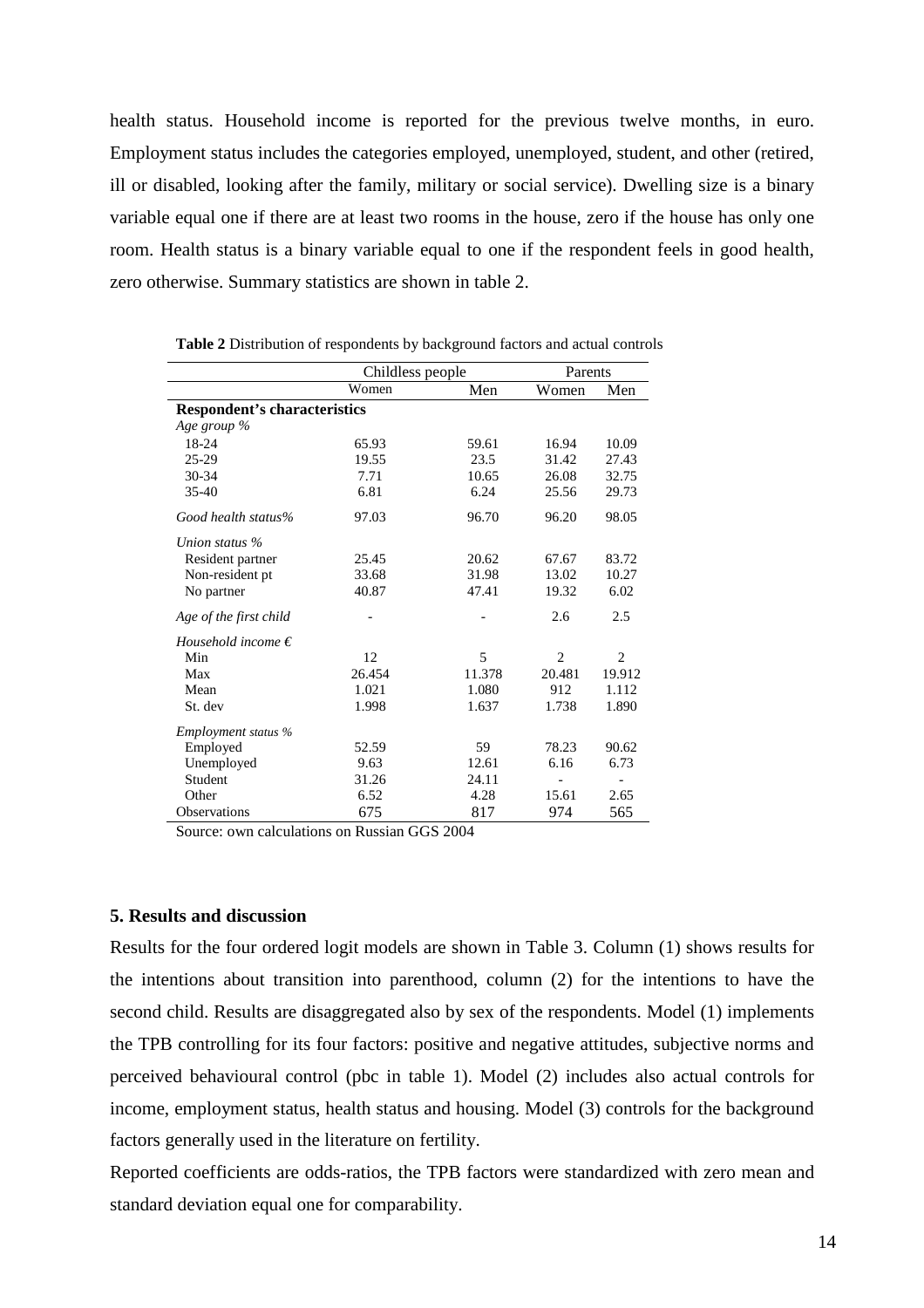**Table 3** Regression results for parity and gender-specific childbearing intentions, ordered logistic model

|                                                      | Childless people |          |          |           | Parents, 1 child |           |           |           |           |           |           |           |
|------------------------------------------------------|------------------|----------|----------|-----------|------------------|-----------|-----------|-----------|-----------|-----------|-----------|-----------|
|                                                      | Women            |          |          | Men       |                  | Women     |           | Men       |           |           |           |           |
|                                                      | (1)              | (2)      | (3)      | (1)       | (2)              | (3)       | (1)       | (2)       | (3)       | (1)       | (2)       | (3)       |
| <b>TPB</b> factors                                   |                  |          |          |           |                  |           |           |           |           |           |           |           |
| Attitudes                                            |                  |          |          |           |                  |           |           |           |           |           |           |           |
| Positive                                             | $1.34*$          | $1.5**$  | $1.49*$  | $1.52***$ | $1.61***$        | $1.64***$ | $1.5***$  | $1.57***$ | $1.57***$ | $1.59***$ | $1.50***$ | $1.65***$ |
| Negative                                             | $.70**$          | $.71*$   | $.63**$  | $.86*$    | .89              | .93       | $.73***$  | $.70***$  | $.69***$  | $.80**$   | $.80**$   | $.74***$  |
| Subj. norms                                          | $2.29***$        | $1.63**$ | 1.30     | 2.92***   | $2.34***$        | $2.18***$ | $1.94***$ | $2***$    | $1.85***$ | $1.92***$ | $2***$    | $1.96***$ |
| Pbc                                                  | $1.66***$        | $1.43*$  | $1.58**$ | $1.34***$ | $1.22***$        | 1.17      | $1.28***$ | $1.18**$  | $1.20**$  | $1.41***$ | $1.36***$ | $1.36***$ |
| Actual conditions of perceived behavioural control   |                  |          |          |           |                  |           |           |           |           |           |           |           |
| Employment status (ref. employed)                    |                  |          |          |           |                  |           |           |           |           |           |           |           |
| Unemployed                                           |                  | 1.15     | 1.51     |           | $.50**$          | .65       |           | 1.40      | 1.24      |           | .76       | .81       |
| Student                                              |                  | $.15***$ | $.18***$ |           | $.23***$         | $.32***$  |           |           |           |           |           |           |
| Other <sup>a</sup>                                   |                  | 1.65     | .82      |           | $.27**$          | $.29**$   |           | $1.54*$   | 1.53      |           | 1.80      | 2.32      |
| Household income (ref. first quartiles)              |                  |          |          |           |                  |           |           |           |           |           |           |           |
| Second q.                                            |                  | .76      | .73      |           | .98              | .89       |           | 1.28      | 1.24      |           | .78       | .74       |
| Third q.                                             |                  | $.31**$  | $.28**$  |           | $.63*$           | .62       |           | 1.18      | 1.14      |           | 1.36      | 1.50      |
| Fourth q.                                            |                  | 1.44     | 1.25     |           | .84              | .84       |           | $1.52*$   | 1.57      |           | .73       | .72       |
| Dwelling size (ref. one room)                        |                  |          |          |           |                  |           |           |           |           |           |           |           |
| Two+ rooms                                           |                  | 1.4      | 1.89     |           | $.59***$         | .84       |           | 1.20      | 1.25      |           | $.52*$    | $.52***$  |
| Health status (ref. bad health)                      |                  |          |          |           |                  |           |           |           |           |           |           |           |
| Good health                                          |                  | .22      | .21      |           | 1.26             | 1.17      |           | 1.52      | 1.66      |           | 1.01      | 1.52      |
| <b>Background factors of the respondent</b>          |                  |          |          |           |                  |           |           |           |           |           |           |           |
| Age (ref. 18-24 years old)                           |                  |          |          |           |                  |           |           |           |           |           |           |           |
| 25-29                                                |                  |          | 1.47     |           |                  | $2.19***$ |           |           | $1.61*$   |           |           | 1.50      |
| 30-34                                                |                  |          | .85      |           |                  | 1.48      |           |           | 1.20      |           |           | 1.46      |
| $35 - 40$                                            |                  |          | .68      |           |                  | .63       |           |           | $1.50**$  |           |           | .49       |
| Union status (ref. co-resident partner)              |                  |          |          |           |                  |           |           |           |           |           |           |           |
| Non-resident                                         |                  |          | .48      |           |                  | $.44***$  |           |           | .77       |           |           | $2.30**$  |
| No partner                                           |                  |          | $.16***$ |           |                  | $.17***$  |           |           | .67       |           |           | $.36*$    |
| Age of the first child (ref. 1 year old and younger) |                  |          |          |           |                  |           |           |           |           |           |           |           |
| 2-3 years old                                        |                  |          |          |           |                  |           |           |           | $2.43***$ |           |           | .91       |
| 4+ years old                                         |                  |          |          |           |                  |           |           |           | $1.67*$   |           |           | 1.06      |
|                                                      |                  |          |          |           |                  |           |           |           |           |           |           |           |
| Observations                                         | 140              | 116      | 115      | 518       | 453              | 453       | 581       | 524       | 524       | 383       | 350       | 350       |
| $R-sq$                                               | .14              | .23      | .27      | .16       | .19              | .23       | .12       | .13       | .16       | .12       | .14       | .16       |

Reported coefficients are odds-ratios. The TPB factors were standardized (0 mean, standard deviation equal 1)

\* indicates p-value  $< 0.10$ , \*\* indicates p-value  $< 0.05$ , \*\*\* indicates p-value  $< 0.01$ 

 $\overline{a}$ 

a) For parents, the categories "student" and "other" are merged due to the limited number of students in both groups

Model (1) includes only the four TPB factors. All of them have a consistently significant effect on the intention<sup>7</sup> to have a/another child as predicted by the theory. Odds-ratios for positive and negative attitudes move in the expected opposite directions. The stronger is the agreement with subjective norms of friends, parents, and relatives, the higher the certainty of childbearing intentions will be. The same is true for perceived behavioural control: the oddsratio is higher than one, i.e. the higher the degree of perceived control on important items, the

 $<sup>7</sup>$  In the discussion I refer to "effects on intention" for explanation purposes. In ordered logistic models, the</sup> interpretation would be that for a one unit change in the predictor variable, the odds for cases in a group higher than the baseline are the proportional odds time larger. The baseline is "definitely not intending to have a/another child" and the three higher categories are "probably not/probably yes/definitely intending to have a/another child".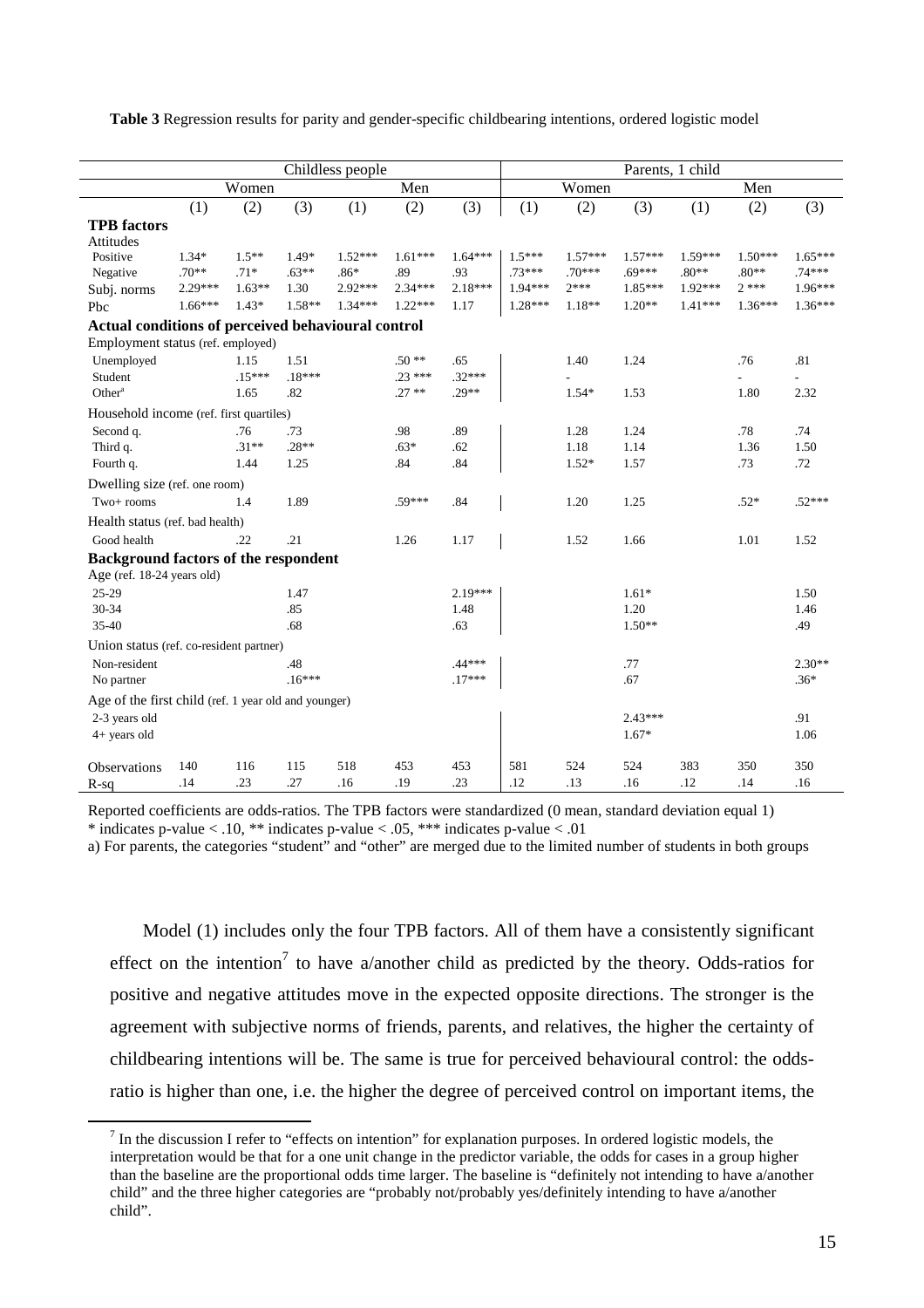higher the intention. As a general result, the data provide strong evidence in favour of Q1**:** attitudes (both positive and negative), subjective norms, and perceived behavioural control significantly affect childbearing intentions. The result is valid for all of the four groups of respondents.

Research questions Q2 and Q3 referred to parity and gender-specific effects of the TPB factors. Subjective norms are the factor with the strongest effect on intention for both parities, and their effect is decreasing in parity as stated in the hypothesis H2a. This result suggests that compliance with social norms and the feeling of social acceptance are still high valued in the Russian society and significantly contribute to stronger intentions towards childbearing.

The effect of attitudes instead is increasing with parity, meaning that H1 is confirmed. Attitudes' effect is also differentiated by sex.

Negative attitudes refer to increasing concerns for financial and employment conditions, sexual life and the availability of free time. They are more critical for women than for men and they bear higher weight for parents than for childless people.

These results shed light on two important results: first, women have higher negative concerns due to childbearing-related risks for their employment conditions and free time than men; second, experienced parents have deeper insights on childbearing than childless people.

As for perceived behavioural control, results prove different than expected in H3. In any case does perceived behavioural control affect intentions more than subjective norms. Its magnitude is higher for childless women than for mothers (odds-ratios 1.66 and 1.28 respectively). For men instead, H3 is confirmed: perceived behavioural control bears higher importance for fathers than for childless men (odds-ratio 1.41 and 1.34 respectively). This gender and parity-differentiated result might reflect the traditional roles within the family, where the father is still considered the breadwinner parent. In fact on the one hand, young childless women attribute higher importance to perceived control over income and work than mothers. As shown in table 2, the former are younger, out of a stable relationship and participate less in the labour market than the latter. On the other hand, men attribute higher importance to being in control over financial and employment conditions once they bear the responsibility of a family in a context where their partners likely face difficulties in balancing work and childcare duties for the first child.

Finally, with regard to the gender-specific effects in Q3, as discussed so far two patterns appear, for attitudes and perceived behavioural control. On the one hand, positive attitudes have higher weight for men than for women, whereas the opposite is true for negative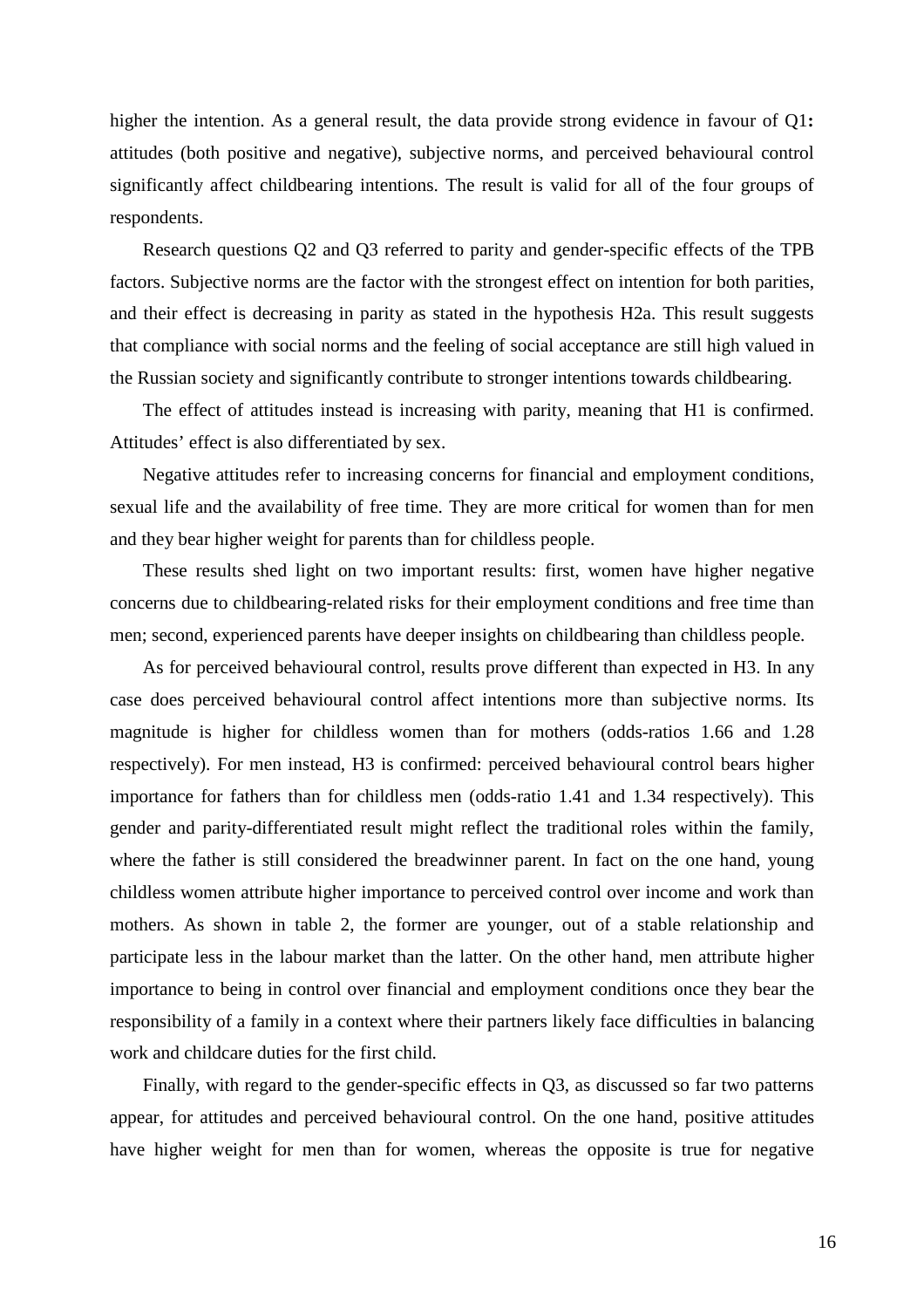attitudes. On the other hand, the dynamic of perceived behavioural control interestingly reconciles with the traditional family model.

 Hypothesis H2b instead is not confirmed: women are not more sensible to subjective norms than men; in fact the opposite is true for childless people.

Model (2) includes also actual control to test whether the hypothesis H4b is verified. If correctly designed, perceived behavioural control should remain significant after the inclusion of actual controls. In the Russian GGS, these are income, employment status, housing condition and health status. Results show that hypothesis H4b is verified, which means that the way in which perceived behavioural control is constructed (weighting control and importance of each item) fully entails both actual circumstances and perceptions.

Nor housing either health status show a systemic significant effect on the intentions to have children. On the other hand, being a student has a consistent detrimental effect on the intentions to have a first child for both men and women (odds-ratios .15 and .23 respectively).

Interestingly, once actual controls for income and employment status are added, for both childless women and men the significance of negative attitudes decreases, whereas it is unchanged for parents. For childless men, the inclusion of income fully absorbs the effect of negative attitudes. As in model (1), hypothesis H1 is confirmed, and negative attitudes bear a higher weight for women than for men. This evidence is in line first, with the dynamic of perceived behavioural control and the traditional family model seen so far; second, with the results of the factor analysis shown in table 1, where "financial situation" was a highweighted item for negative attitudes. Finally, the higher importance attributed to *attitudes* rather than to *objective measures* by fathers than by childless men, likely reflects the stronger self-awareness of older fathers with a stable job and a family with respect to younger men.

Model (3) includes also the background factors. If the significant effect of the TPB factors remains once background characteristics are controlled for, the evidence confirms that the design of the TPB factor in this study and the Russian GGS correctly absorbs any effect of the background factor. Model (3) also allows to test whether any background factor directly affects intentions, although this should not be the case in the ideal theoretical design of the theory. The evidence on hypothesis H4a is mixed**.** For childless women, the effect of subjective norms dissolves with the addition of age and union status of the respondent. This means that the age of the woman and her union status overrule the effect of social pressure: in particular, being single has a strong detrimental effect on fertility intentions as expected (odds-ratio .16). The trend of having the first child in the early twenties (24-25years old) is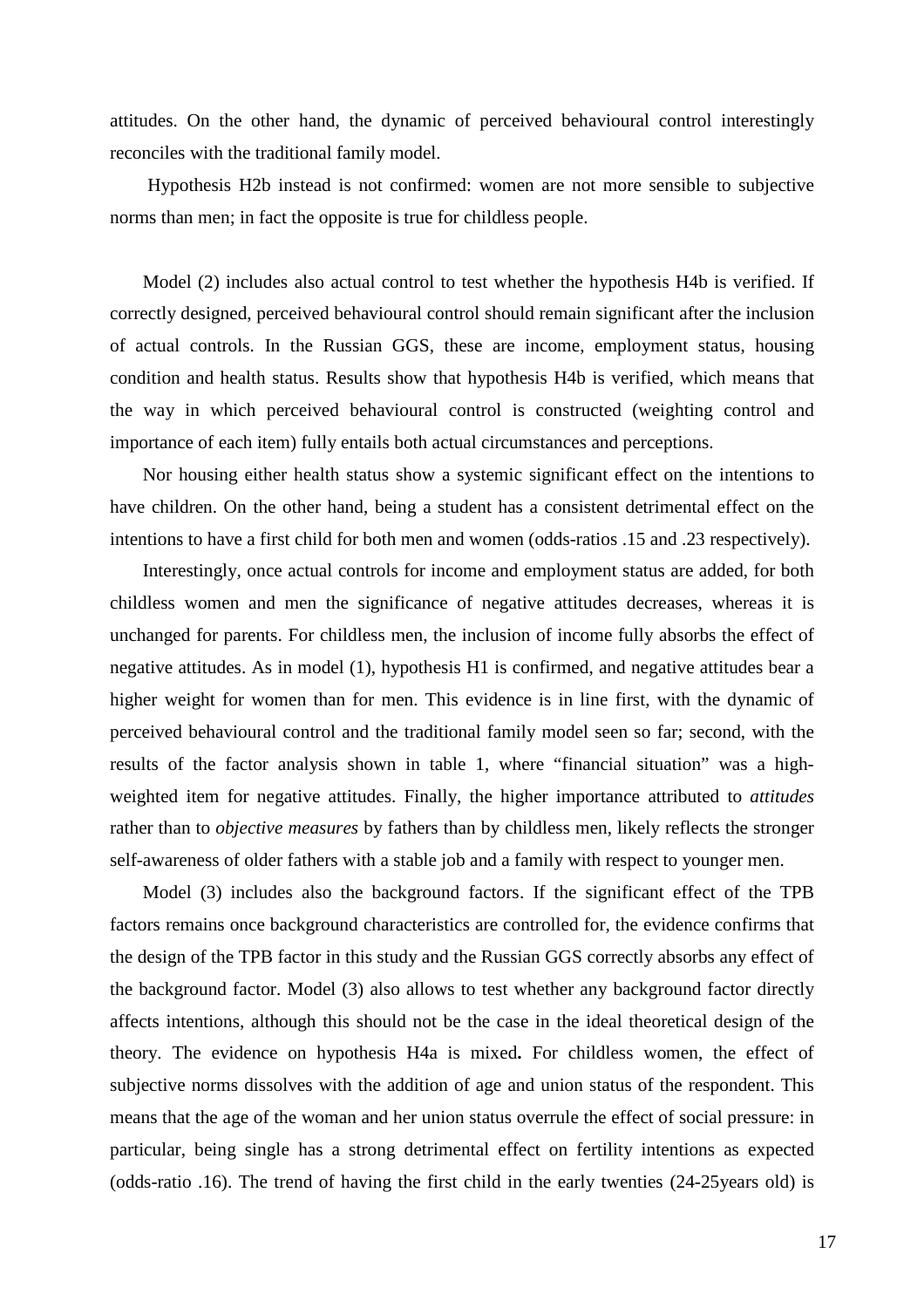confirmed. For mothers, the intensity of the intention is increasing with age, in particular for the age groups 25-29 years old and 35-40 years old. While the former is the common one for second births in Russia, the latter reflects the awareness to fulfil intentions before fecundity eventually ceases.

For childless men, perceived behavioural control loses significance once age and union status are controlled for. A similar result is found in Dommermuth et al (2011) for all parities. It means that the objective measures of age and union status overrule the importance of perceptions of childless men to be in control over their financial, employment condition or housing. In particular, the greatest effects are found for the age group 25-29 years and for single respondents (odds-ratios 2.19 and .17 respectively). For fathers indeed, all the four TPB factors remain significant once the background factors are controlled for, and age no longer absorbs perceived behavioural control.

## **6. Conclusion**

This article presented an analysis of fertility intentions within the framework of the theory of planned behaviour (TPB - Ajzen 1991, Ajzen and Fishbein 2005). The sample is composed of four groups of Russia individuals differentiated by sex and parity (zero or one) of the respondent. The theory was implemented in the Russian Generations and Gender Survey, which offers a specific set of questions (Vikat et al 2007). According to the theory of planned behaviour, intentions are the immediate antecedent of behaviour. Intentions are determined by three factors: attitudes toward the behaviour, subjective norms, and perceived behavioural control.

 Interesting insights emerged from this study. First, attitudes towards the behaviour are more important for parents than for childless respondents, whereas the opposite is true for subjective norms. This result suggests that childless people are more sensible to fertilityrelated social norms than parents, who instead attribute stronger relevance to objective circumstances such as the effect of childbearing on their financial situation or employment condition. Second, perceived behavioural control is a significant determinant of intentions, but its expected stronger effect on the intention of parents, with respect to childless people, is confirmed only for men. Interestingly, this scenario reflects the traditional family-model of the breadwinner father, while mothers attribute decreasing importance to perceived behavioural control with respect to younger women out of a stable relationship. Third, the inclusion of actual control does not leave out perceived behavioural control, but income and employment status attenuates the significance of negative attitudes for childless respondents.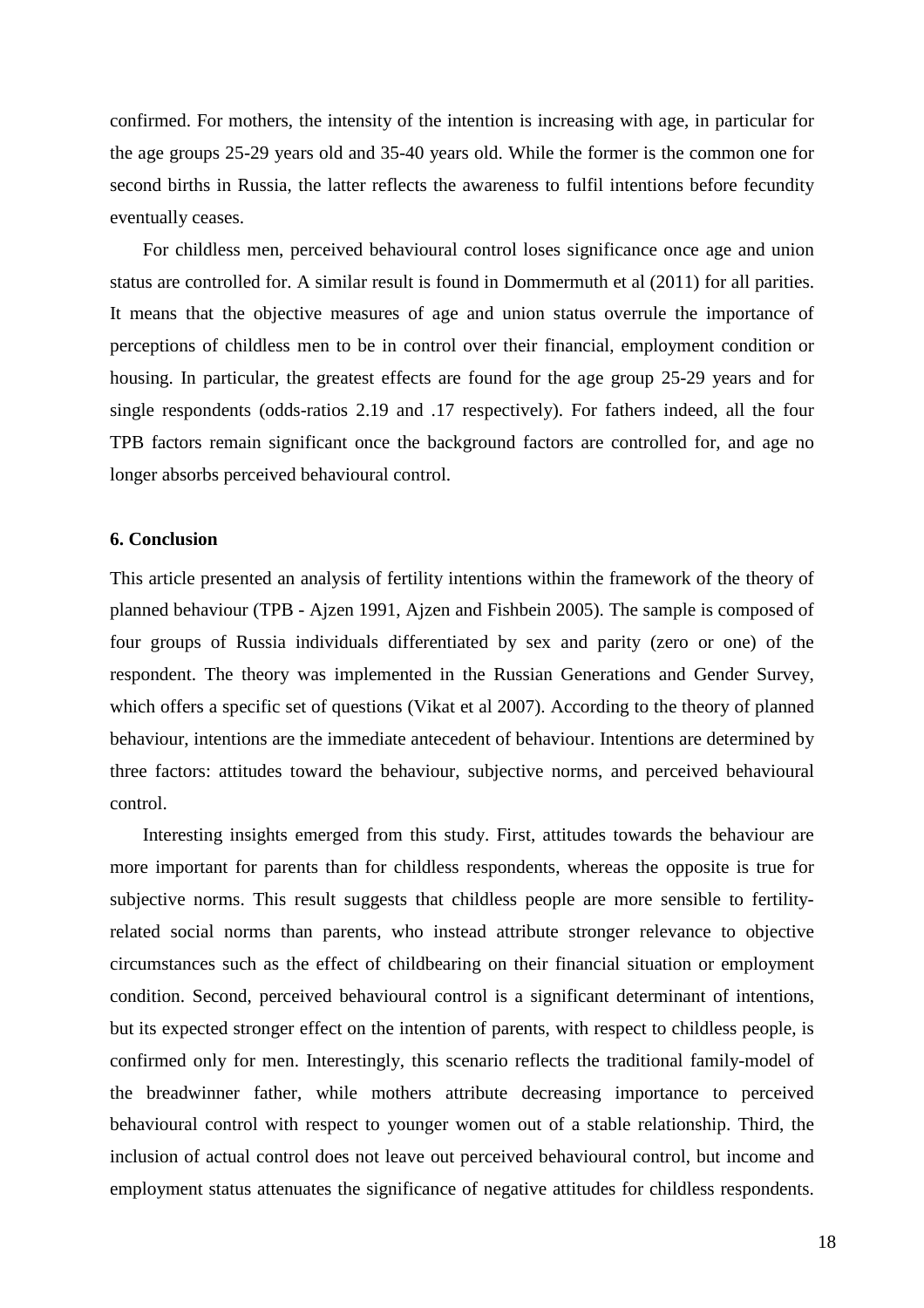It is likely that parents are more self-aware than respondents without children, who happened to be younger and probably less in control over some circumstances than parents. Fourth, the addition of demographic background factors has different effects by parity. On the one hand, the TPB factors remain significant after the inclusion of the background factors for parents. On the other hand, age and union status overrules subjective norms for childless women, and perceived behavioural control for childless men. Different insights emerge: for childless women, age and being in a stable relationship have a stronger effect on the intention to become mother than perceptions about social pressure. For childless men, the same objective factors are more important than the perceived control over circumstances such as income, employment, or housing.

 As for the intentions to have a second child, interesting results emerge. First, the greatest effect for both women and men is found in subjective norms: normative pressure is an important determinant of intentions in traditional societies, and the intensity of the intentions to have a second child increases in the consensus of friends or relatives more than in the other TPB factors. The effect is not parity-specific. Also in the Bulgarian study the "opinion of important others" was a strongly significant determinant of intentions. Second, the role of the breadwinner father emerges from this study as fathers attribute stronger importance to perceived behavioural control than mothers. Third, negative attitudes towards the availability of free time, financial situation, and employment status are more critical for women than for men. In light of having a second child, these two result reconcile: women feel stronger negative concerns towards their future financial situation and employment opportunities than men, who conversely attribute higher importance to being in control over the same circumstances given their role within the family.

 Finally, this study allowed to provide few insights on what the degree of success of the policy Maternity Capital Program could be. It is worth stressing that this study did not rely on longitudinal data, thus insights are tentative and not directly policy-related. As Billari et al (2009) discuss, it is likely that attitudes are more affected by the introduction of new policies with respect to subjective norms, which entail also long term, ideational beliefs. On the other hand, in low fertility countries or in periods of uncertainty, it is likely that social pressure calls for not having children, as it is indeed the case in this study: up to 60 percent of mothers disagree with the statement "my friends and parents think I should have the second child". In light of the results of this study, interventions should focus on the reduction of negative attitudes towards childbearing for mothers: for a one unit increase in negative attitudes, the odds of *not* intending to have a second child are 1.42 for mothers, meaning that they could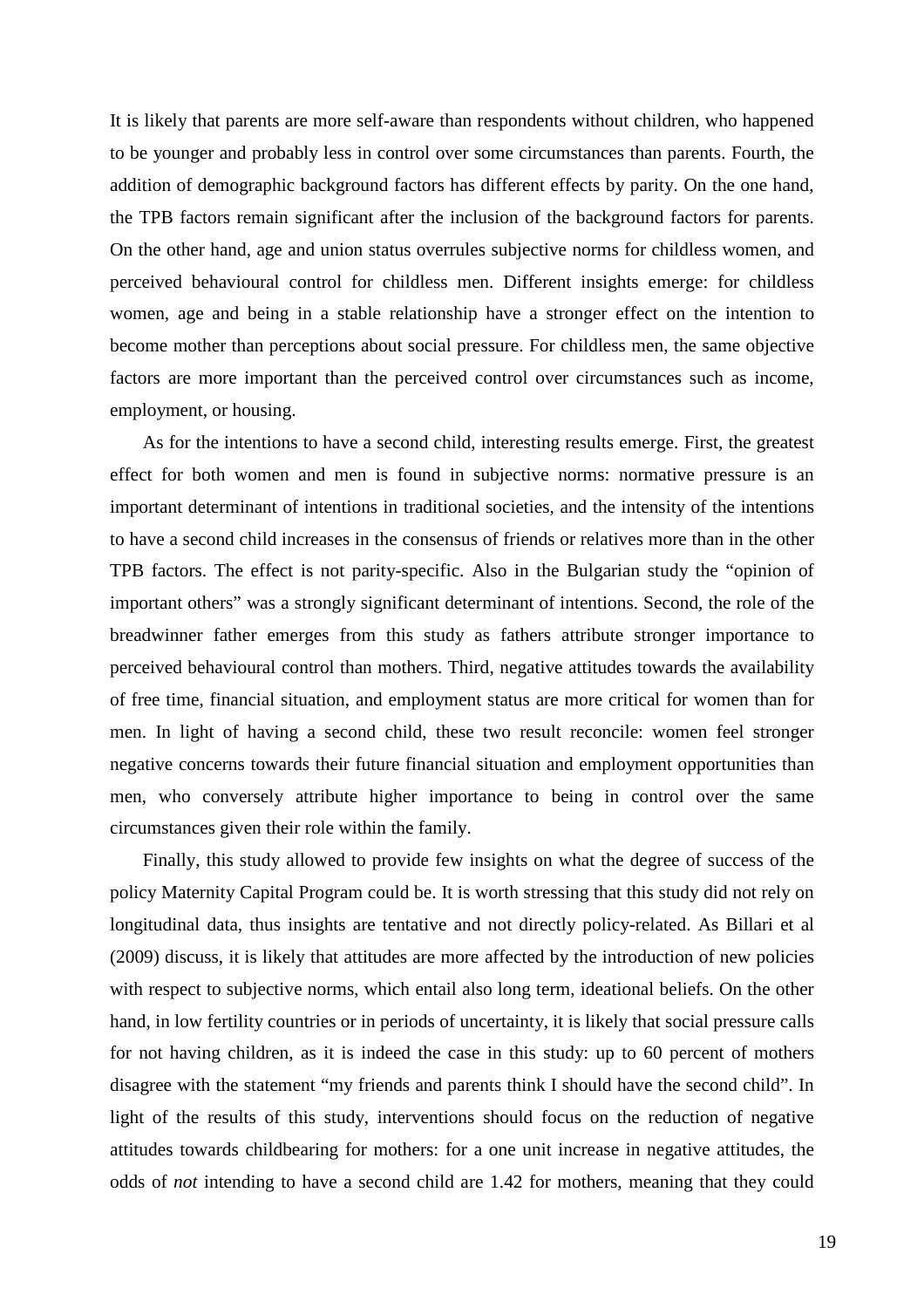cancel out the positive effect of perceived behavioural control. Fathers indeed are more optimistic than mothers on subjective norms: only up to 35 percent of fathers disagree with the statement "my friends and parents think I should have the second child", whereas the share is 60 percent for mothers. Given that the concerns of mothers are related to employment opportunities and financial situation, policies focused on the reduction of these uncertainties (for e.g. the Maternity Capital Program allows to assign the grant to the pension fund of the mother or to use it to pay off mortgage loans) could help to sustain the two children family model.

# **References**

Ajzen I. (1991) The theory of planned behaviour. *Organizational Behaviour and Human Decision Processes 50:179-211.* 

Balbo N. (2009) Recent fertility trends and second birth decision-making in Georgia. *Milan: Dondena Center for Research on Social Dynamics, WP* 

Becker G. S. (1960) An economic analysis of fertility. *In Becker, ed., Demographic and Economic Change in Developed Countries. Princeton, N.J.: Princeton University Press*

Becker G S. and Lewis H. G. (1973) On the interaction between the quantity and quality of children. *The Journal of Political Economy 81: pp S279-S288*

Billari F. and Kohler H. (2004) Patterns of low and lowest-low fertility in Europe. *Population Studies, 58(2), 161-176* 

Billari F., Philipov D. and Testa M.R. (2005) The influence of attitudes, norms and perceived behavioural control on union formation intentions. *Paper presented at the meeting of the International Union for the Scientific Study of Population, XXV International Population Conference Tours, France.* 

Billari F., Philipov D. and Testa M.R. (2009) Attitudes, norms and perceived behavioural control: explaining fertility intentions in Bulgaria. *European Journal of Population 25, 4(2009) 439-465* 

Cooke L.P. (2004) The gendered division of labor and family outcomes in Germany. *Journal of Marriage and Family 66 (December 2004): 1246-1259* 

Craig L. and Siminski P. (2010) Men's housework, women's housework, and second births in Australia. *Social Politics 2010 Volume 17 Number 2* 

Del Boca D. (2002) The effect of child care and part time employment on labour supply and fertility. *Journal of Population Economics 14, 3, 2002*

Donnermuth L., Klobas J. and Lappegard T. (2011) Now or later? The theory of planned behaviour and timing of fertility intentions. *Advances in Life Course Research 16 (2011) 42- 53.*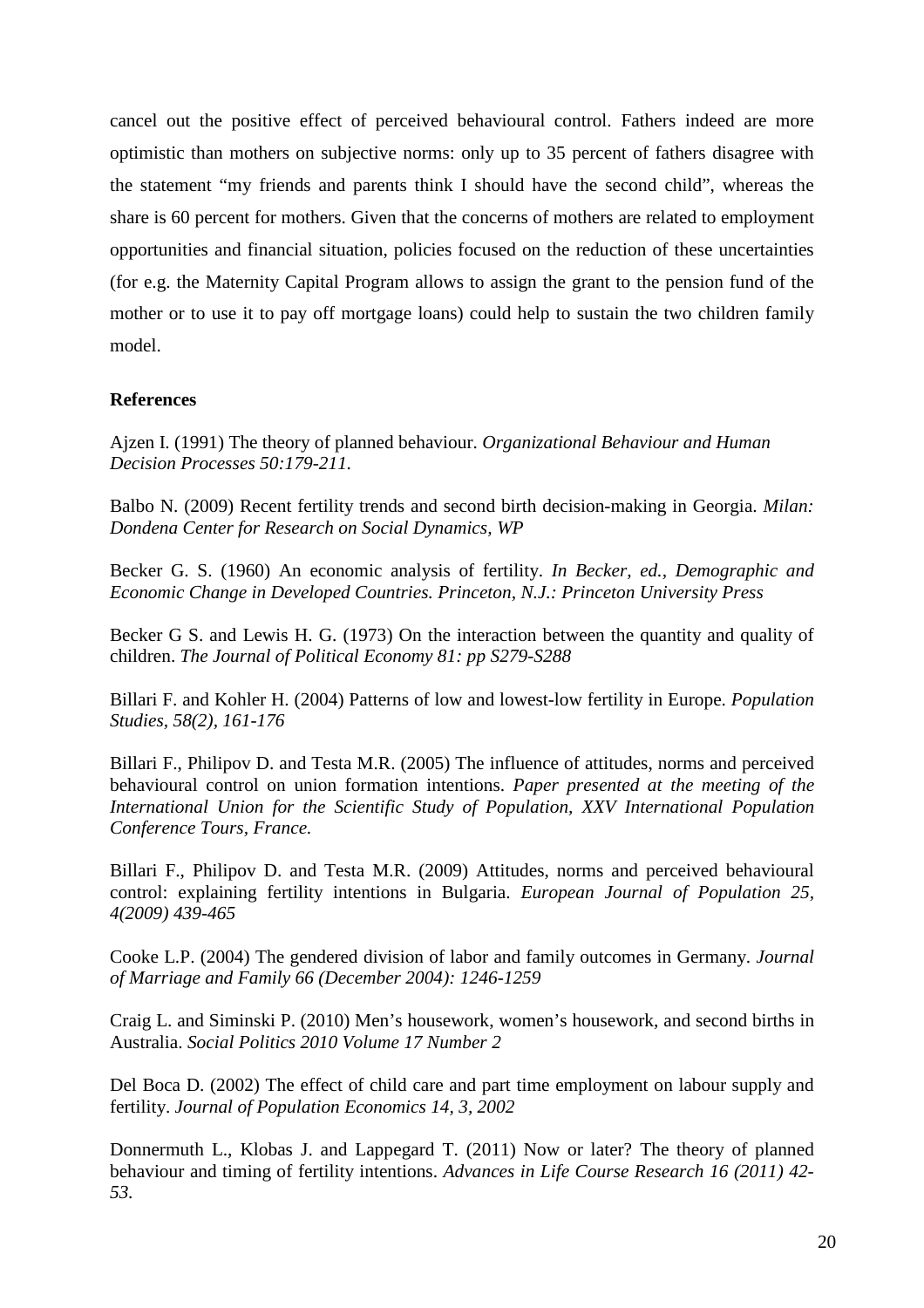Fishbein M. and Ajzen I. (1975a) Belief, attitude, intention and behavior: An introduction to theory and research. *Reading, MA: Addison-Wesley* 

Fishbein M. and Ajzen I. (1975b) Predicting and changing behavior: the reasoned action approach. *New York: Taylor & Francis* 

Grogan L. (2002) What caused the post transition fertility decline in Central and Eastern Europe and the Former Soviet Union? *Department of Economics University of Guelph*

Grogan L. (2006) An economic examination of the post-transition fertility decline in Russia. *Post-Communist Economies, 18: 4 pp 363-397*

Kesseli K. (2008) First birth in Russia: Everyone does it young. *Finnish Yearbook of Population Research 43 (2007-2008), pp.41-62*

Kohler H., Billari F. and Ortega J. (2002) The emergence of lowest-low fertility in Europe during the 1990s. *Population and Development Review, 28(4), 641-680* 

Konig S. (2011) Higher order births in Germany and Hungary. *Mannheimer Zentrum Fur Europaische Sozialforschung WP Nr. 146-2011*

Lesthaeghe R. (1995) The second demographic transition in Western countries: An interpretation. *In K. Oppenheim Mason & A.-M. Jensen (Eds.), Gender and fertility change in industrialized countries (pp. 17-62). Oxford: Clarendon.* 

Manski C.F. (1990) The use of intentions to predict behaviour: A Best-Case Analysis. *Journal of the American Statistical Association, Vol.85, No.142 (Dec. 1990), pp. 934-940*

Mencarini L., Vignoli D. and Gottard A. (2011) Fertility intentions and outcomes. Implementing the theory of planned behavior with graphical models. *Working Paper 2011/15 Dipartimento di Statistica, Università degli Studi di Firenze*

Miller W.B. and Pasta D.J. (1995) Behavioural intentions: which ones predict fertility behaviour in married couples? *Journal of Applied Social Psychology, 25, 530-555*

Morgan P. S. (1981) Intention and uncertainty at later stages of childbearing: the United States 1965 and 1970. *Demography, Vol. 18 No. 3 (August 1981), pp. 267-285* 

Narayan P.K. and Peng X. (2007) Japan's fertility transition: empirical evidence from the bounds testing approach to cointegration. *Japan and the World Economy 19 (2007) 263-278*

Philipov D. and Jasilioniene A. (2008) Union formation and fertility in Bulgaria and Russia: A life table description of recent trends. *Demographic Research, 19(62), 2057- 2114* 

Philipov D., Speder Z. and Billari F. (2006) Soon, later, or ever? The impact of anomie and social capital on fertility intentions in Bulgaria (2002) and Hungary (2001). *Population Studies, 60(3), 289-308*